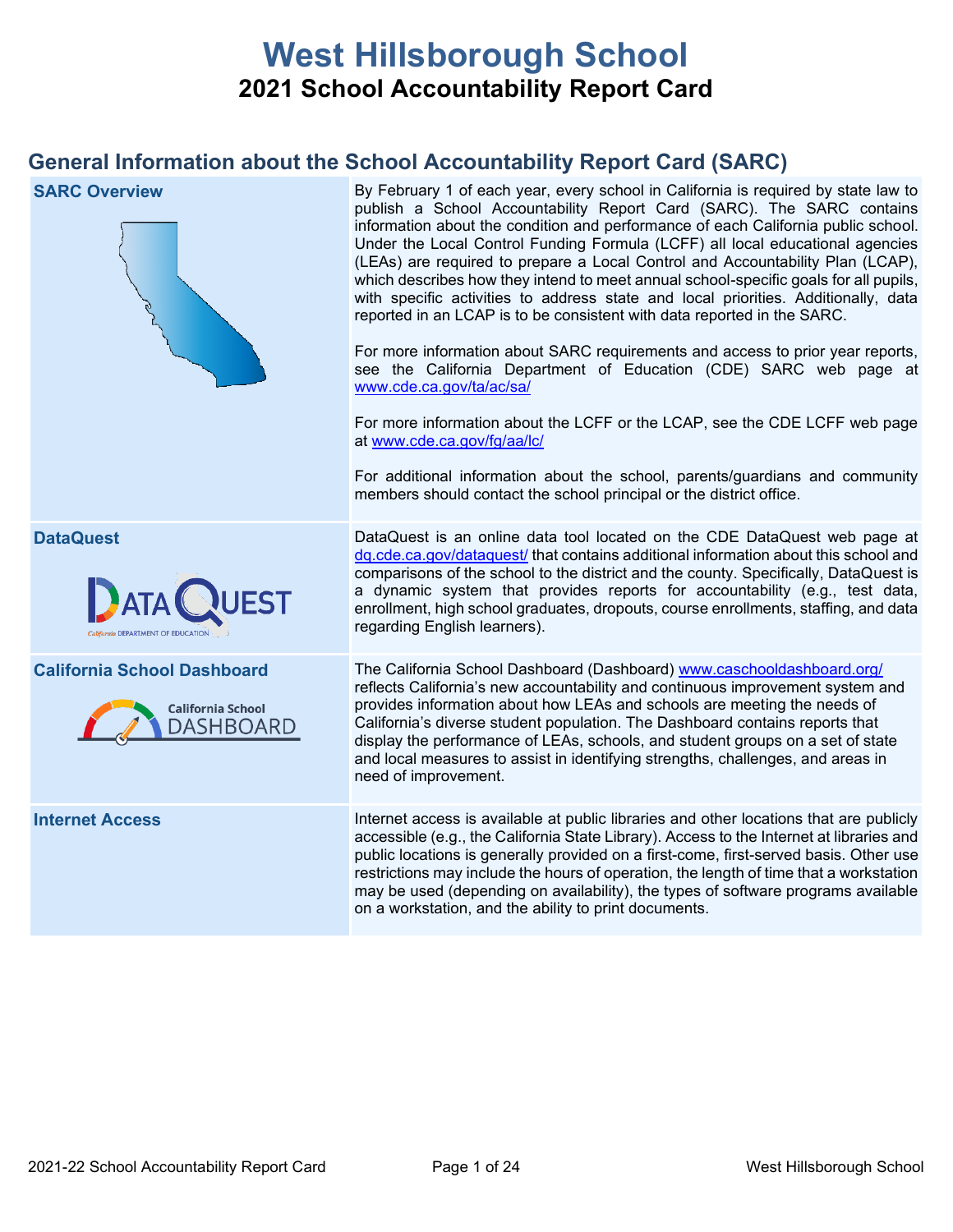#### **2021-22 School Contact Information**

| <b>School Name</b>                                 | West Hillsborough School    |  |  |  |
|----------------------------------------------------|-----------------------------|--|--|--|
| <b>Street</b>                                      | 376 Barbara Way             |  |  |  |
| City, State, Zip                                   | Hillsborough, CA. 94010     |  |  |  |
| <b>Phone Number</b>                                | 650-344-9870                |  |  |  |
| <b>Principal</b>                                   | Ms. Heather Mata            |  |  |  |
| <b>Email Address</b>                               | hmata@hcsdk8.org            |  |  |  |
| <b>School Website</b>                              | https://www.hcsdk8.org/West |  |  |  |
| County-District-School (CDS) Code 41 68908 6043699 |                             |  |  |  |

| 2021-22 District Contact Information |                                   |  |  |  |
|--------------------------------------|-----------------------------------|--|--|--|
| <b>District Name</b>                 | Hillsborough City School District |  |  |  |
| <b>Phone Number</b>                  | $(650)$ 342-5193                  |  |  |  |
| Superintendent                       | Louann Carlomagno                 |  |  |  |
| <b>Email Address</b>                 | lcarlomagno@hcsdk8.org            |  |  |  |
| <b>District Website Address</b>      | www.hcsdk8.org                    |  |  |  |

#### **2021-22 School Overview**

The mission of West Hillsborough School is to work in partnership with students, parents, and the broader community to educate the "whole" child. To that end, we nurture and empower every student as they learn how to become a contributing member and responsible participant in our changing world. The Essential Outcomes for West Students are for them to become innovators, problem solvers, effective communicators, people of good character, global citizens, and ultimately, lifelong learners.

West Hillsborough School is one of three elementary schools serving the children of Hillsborough, California. Our students are drawn from an upper socio-economic community. Our enrollment is 349 students, K through 5th grade. The West Preschool and numerous other Hillsborough Recreation Programs are located on campus.

Awards and Initiatives: Partners in Literacy (1999) Community Connections with Hillsborough Police Department (2001) Walk the Talk Character Education (2002) Peer Coaching (2008) Operation Risk (2011) Bay Area School Reform Collaborative Awards: Torchbearer's Award (1998) Golden Ruler Award (2001) California Business for Education Excellence Foundation Honor Roll Award (2007, 2008) San Mateo County Math and Science Innovation Fund Award (2008-2009)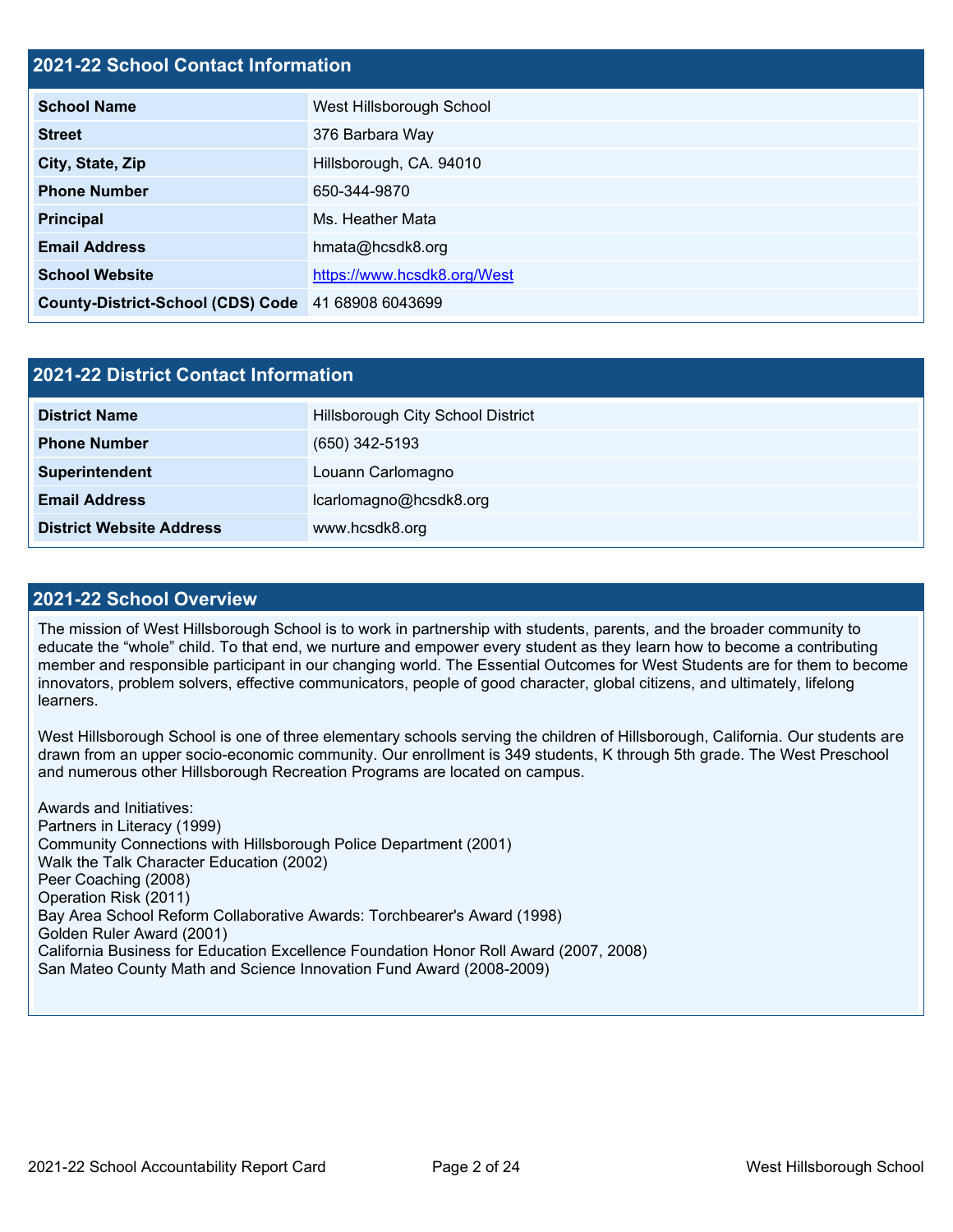## **About this School**

| 2020-21 Student Enrollment by Grade Level |                           |  |  |  |
|-------------------------------------------|---------------------------|--|--|--|
| <b>Grade Level</b>                        | <b>Number of Students</b> |  |  |  |
| Kindergarten                              | 42                        |  |  |  |
| Grade 1                                   | 42                        |  |  |  |
| Grade 2                                   | 57                        |  |  |  |
| Grade 3                                   | 59                        |  |  |  |
| Grade 4                                   | 62                        |  |  |  |
| Grade 5                                   | 66                        |  |  |  |
| <b>Total Enrollment</b>                   | 328                       |  |  |  |

### **2020-21 Student Enrollment by Student Group**

| <b>Student Group</b>                   | <b>Percent of Total Enrollment</b> |
|----------------------------------------|------------------------------------|
| <b>Asian</b>                           | 43.3                               |
| <b>Black or African American</b>       | 0.6                                |
| <b>Filipino</b>                        | 3                                  |
| <b>Hispanic or Latino</b>              | $\overline{4}$                     |
| Native Hawaiian or Pacific Islander    | 0.3                                |
| <b>Two or More Races</b>               | 15.2                               |
| <b>White</b>                           | 33.5                               |
| <b>Foster Youth</b>                    | 0.6                                |
| <b>Socioeconomically Disadvantaged</b> | 2.4                                |
| <b>Students with Disabilities</b>      | 11                                 |

## **A. Conditions of Learning State Priority: Basic**

The SARC provides the following information relevant to the State priority: Basic (Priority 1):

- Degree to which teachers are appropriately assigned and fully credentialed in the subject area and for the pupils they are teaching;
- Pupils have access to standards-aligned instructional materials; and
- School facilities are maintained in good repair

Note: For more information refer to the Updated Teacher Equity Definitions web page at<https://www.cde.ca.gov/pd/ee/teacherequitydefinitions.asp>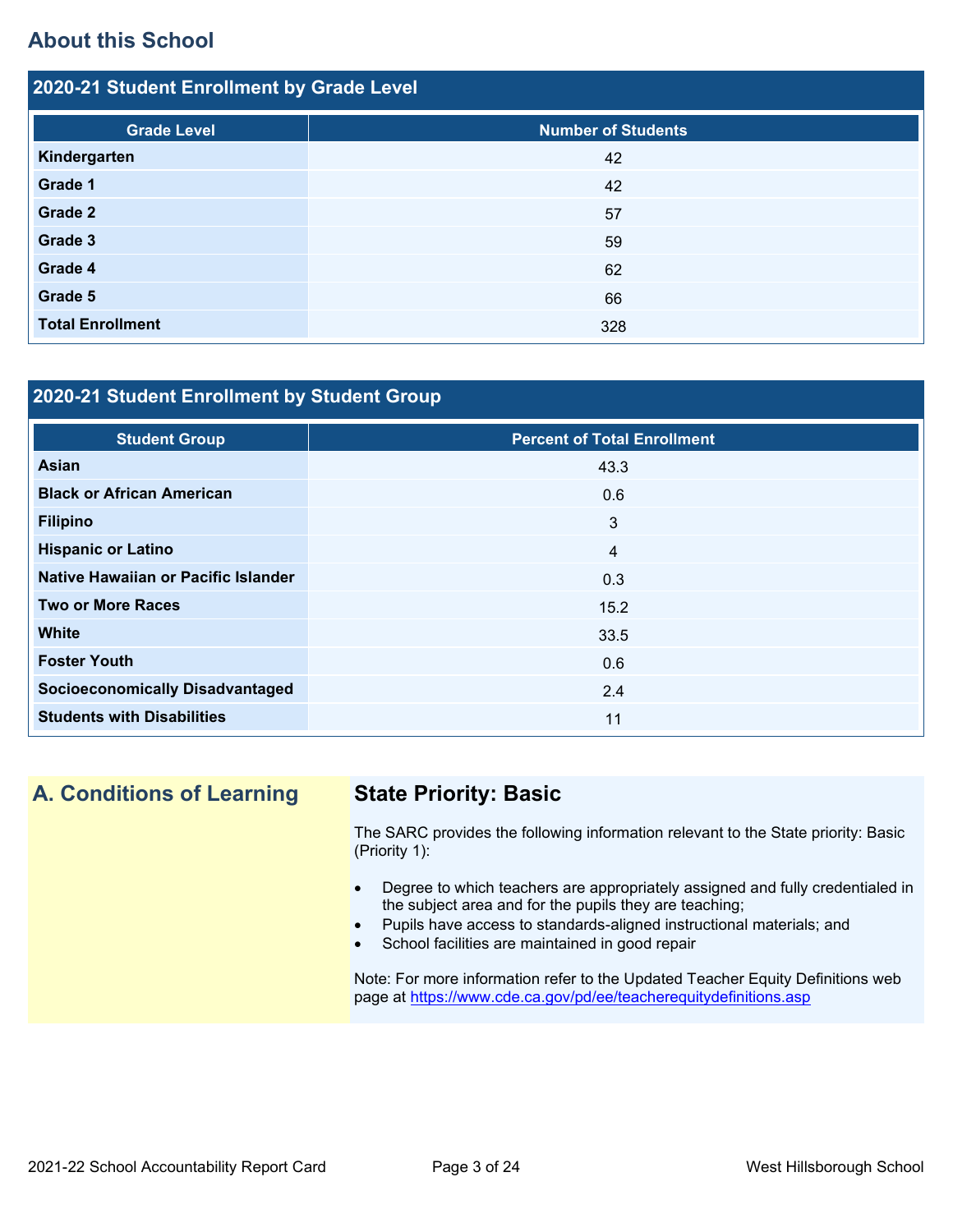| 2019-20 Teacher Preparation and Placement                                                       |         |  |  |
|-------------------------------------------------------------------------------------------------|---------|--|--|
| <b>Authorization/Assignment</b>                                                                 | 2019-20 |  |  |
| Fully (Preliminary or Clear) Credentialed for Subject and Student Placement (properly assigned) |         |  |  |
| <b>Intern Credential Holders Properly Assigned</b>                                              |         |  |  |
| Teachers Without Credentials and Misassignments ("ineffective" under ESSA)                      |         |  |  |
| Credentialed Teachers Assigned Out-of-Field ("out-of-field" under ESSA)                         |         |  |  |
| <b>Unknown</b>                                                                                  |         |  |  |
| <b>Total Teaching Positions</b>                                                                 |         |  |  |

Note: The data in this table is based on Full Time Equivalent (FTE) status. One FTE equals one staff member working full time; one FTE could also represent two staff members who each work 50 percent of full time. Additionally, an assignment is defined as a position that an educator is assigned to based on setting, subject, and grade level. An authorization is defined as the services that an educator is authorized to provide to students.

| 2019-20 Teachers Without Credentials and Misassignments (considered "ineffective" under ESSA) |         |  |  |
|-----------------------------------------------------------------------------------------------|---------|--|--|
| <b>Authorization/Assignment</b>                                                               | 2019-20 |  |  |
| <b>Permits and Waivers</b>                                                                    |         |  |  |
| <b>Misassignments</b>                                                                         |         |  |  |
| <b>Vacant Positions</b>                                                                       |         |  |  |
| <b>Total Teachers Without Credentials and Misassignments</b>                                  |         |  |  |

| <b>Indicator</b>                                              | 2019-20 |
|---------------------------------------------------------------|---------|
| <b>Credentialed Teachers Authorized on a Permit or Waiver</b> |         |
| <b>Local Assignment Options</b>                               |         |
| <b>Total Out-of-Field Teachers</b>                            |         |

| 2019-20 Class Assignments                                                                                                                           |         |  |  |
|-----------------------------------------------------------------------------------------------------------------------------------------------------|---------|--|--|
| <b>Indicator</b>                                                                                                                                    | 2019-20 |  |  |
| <b>Misassignments for English Learners</b><br>(a percentage of all the classes with English learners taught by teachers that are misassigned)       |         |  |  |
| No credential, permit or authorization to teach<br>(a percentage of all the classes taught by teachers with no record of an authorization to teach) |         |  |  |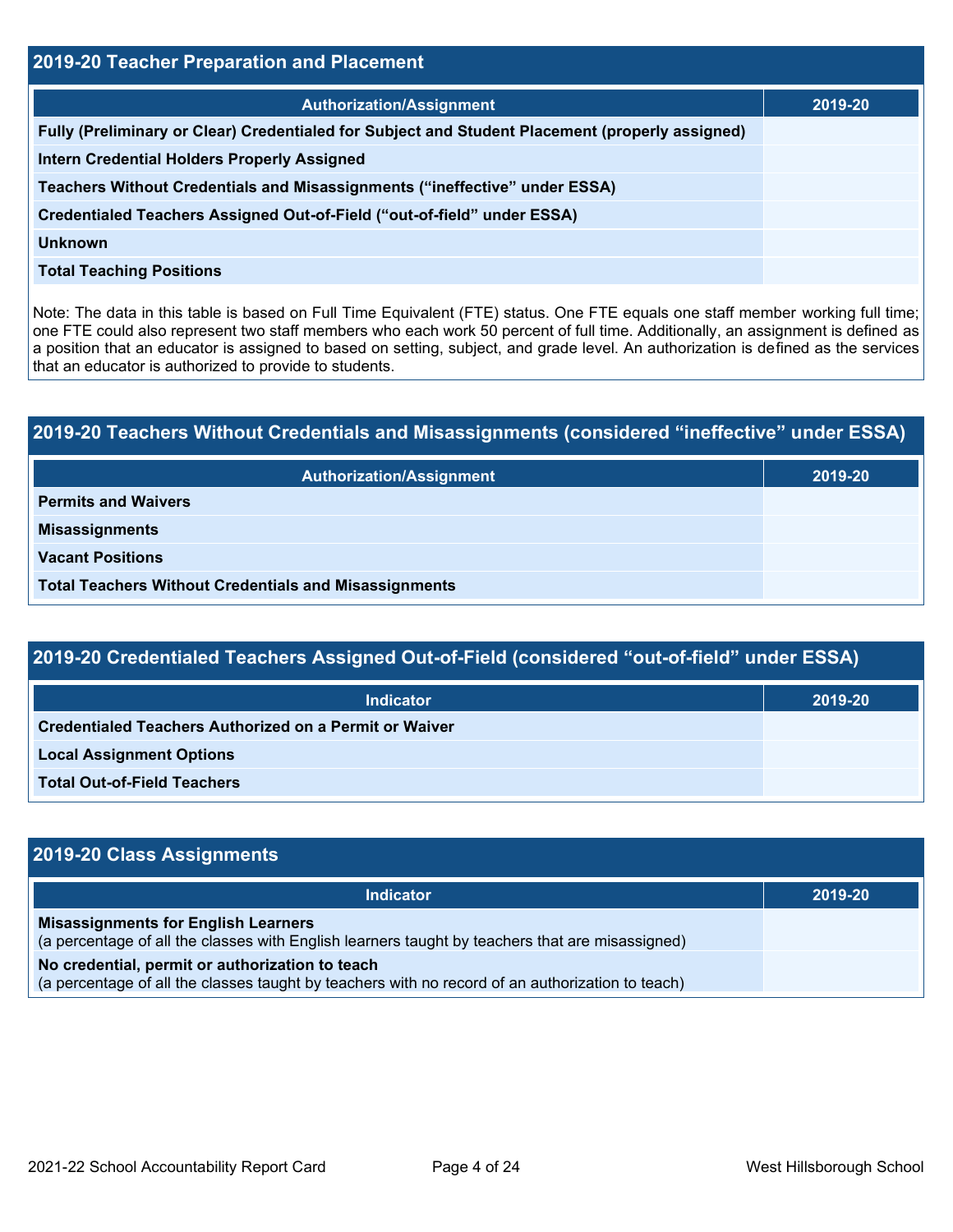#### **2021-22 Quality, Currency, Availability of Textbooks and Other Instructional Materials**

Units of Study in Reading (Heinemann) and Units of Study in Writing (Heinemann) from Teachers College Reading and Writing Project in K-5 and Open Court Foundational Skills Kits for K-2 foundational literacy skills are used as supplemental curriculum for Reading/Language Arts. First Steps in Music is also used as a supplemental curriculum for Visual and Performing Arts. Quaver is used in K-5 vocal music. California Studies Weekly was purchased for all K-5 teachers to support history-social studies instruction for the 2021-2022 school year while a team engages in the instructional materials adoption process. Mystery Science is used as a bridge curriculum while a team engages in the science instructional materials adoption process.

#### **Year and month in which the data were collected** December 2021

| <b>Subject</b>                                         | Textbooks and Other Instructional Materials/year of<br><b>Adoption</b>                                                                                                                  | <b>From</b><br><b>Most</b><br><b>Recent</b><br><b>Adoption</b><br>? | <b>Percent</b><br><b>Students</b><br><b>Lacking Own</b><br><b>Assigned</b><br><b>Copy</b> |
|--------------------------------------------------------|-----------------------------------------------------------------------------------------------------------------------------------------------------------------------------------------|---------------------------------------------------------------------|-------------------------------------------------------------------------------------------|
| <b>Reading/Language Arts</b>                           | Benchmark Advance Benchmark Publishing Adopted 2016                                                                                                                                     | <b>Yes</b>                                                          | 0.0                                                                                       |
| <b>Mathematics</b>                                     | Math Expressions Houghton Mifflin Harcourt Adopted 2015                                                                                                                                 | <b>Yes</b>                                                          | 0.0                                                                                       |
| <b>Science</b>                                         | FOSS California @2007 Delta Education Adopted 2007                                                                                                                                      | <b>Yes</b>                                                          | 0.0                                                                                       |
| <b>History-Social Science</b>                          | History/Social Science for California Pearson/Scott Foresman<br>Adopted 2006                                                                                                            | <b>Yes</b>                                                          | 0.0                                                                                       |
| <b>Foreign Language</b>                                | District designed program grades 4-5 for Spanish                                                                                                                                        | <b>Yes</b>                                                          | 0.0                                                                                       |
| <b>Health</b>                                          | The health standards are addressed through science, PE,<br>and general classroom instruction using Alternative Current<br>and district designed materials w hich support the standards. | Yes                                                                 | 0.0                                                                                       |
| <b>Visual and Performing Arts</b>                      | Online Learning Exchange Interactive Music powered by<br>Silver Burdett in combination with district developed materials<br>to address and support standards.                           | <b>Yes</b>                                                          | 0.0                                                                                       |
| <b>Science Laboratory Equipment</b><br>$(grades 9-12)$ |                                                                                                                                                                                         |                                                                     |                                                                                           |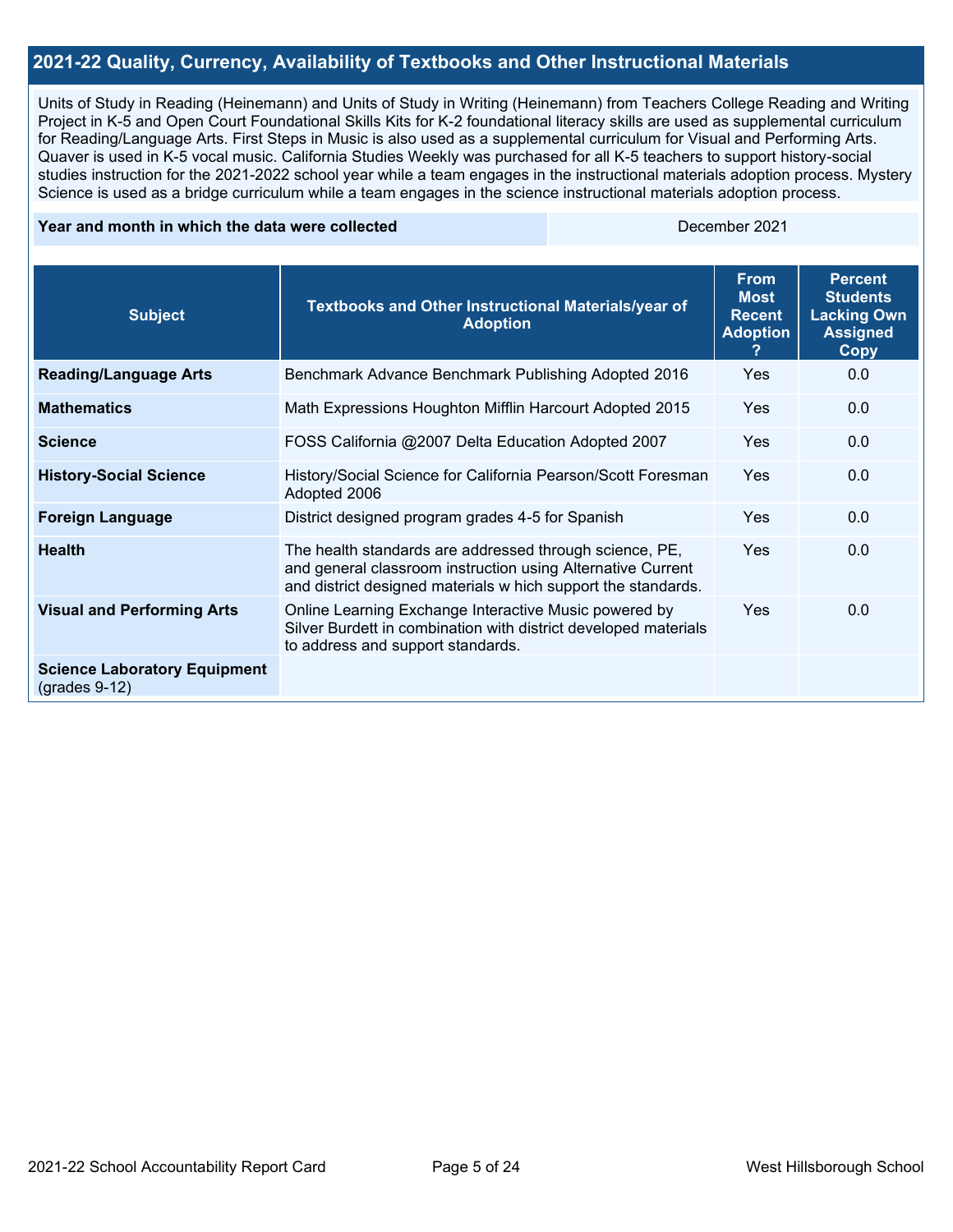#### **School Facility Conditions and Planned Improvements**

The Hillsborough City School District inspects all of its facilities, both buildings and grounds, yearly to determine if any major repairs are needed. The District uses a facility inspection tool developed by the State of California's Office of Public School Instruction. Inspection by Buildings and Grounds personnel of the eight emergency facility needs specified in Ed. Code 17592.72c was last completed November 2018. The results of this facility survey are available at the District Office.

In addition, the school district maintains a work order process to ensure efficient service and that emergency repairs are given the highest priority. Work orders can be prepared by a staff member, or suggested by a parent. Work orders are prioritized district-wide by the Supervisor of Buildings and Grounds. The district maintenance staff ensures that repairs necessary to keep the schools in good working order are completed in a timely manner.

Currently, all of our schools employ a full-time day custodian and a full-time night cleaning service. All classrooms, staff rooms and all student and staff restrooms are cleaned, and sanitized nightly. Cleaning schedules and duties are monitored regularly by the sites and the maintenance department to ensure safe and clean schools.

On November 5, 2002, Hillsborough voters passed a \$66.8 million Proposition 39 bond measure to finance renovation and new construction projects on all four campuses. The District has modernized, renovated, newly constructed and equipped housing to meet the instructional needs of the students. These funds, along with \$2.8 million in State School Facilities funds, were used to upgrade fire, life, safety, and accessibility standards. In addition to facilities, much needed upgrades were made to the District's telephone and voice mail system.

A new two-story building on the Crocker campus opened at the start of the 2009-10 school year. Funded by Measure B bond funds, the building includes a 95-seat science lecture hall, television studio, band room, two computer classrooms, a regular classroom, restrooms, and storage areas. Also completed was the repavement of the black top. Subsequent projects included renovation of the art and multi-purpose rooms, conversion of the old Lecture Hall into a new Science Lab classroom, paving rehabilitation of the driveway and parking lot, conversion of the old band room into a new teaching space, and improvements made to the gymnasium. During the summer of 2014, due to an increased need for teaching space, a leased portable was installed with Developer Fee funds.

During the summer of 2017, Prop 39 funding provided new LED lighting in all classrooms along with occupancy sensors. The parking lot also received new LED lighting.

In the 2019/2020 school year, the school district used remaining funds from the Measure B Bond to upgrade all schools with new data wiring, servers, switches, clocks, speakers and VOIP phones.

#### **Year and month of the most recent FIT report** And Allen January 2022 **January 2022**

| <b>System Inspected</b>                                                | Rate<br>Good | <b>Rate</b><br>Fair | Rate<br>Poor | <b>Repair Needed and Action Taken or Planned</b> |
|------------------------------------------------------------------------|--------------|---------------------|--------------|--------------------------------------------------|
| <b>Systems:</b><br>Gas Leaks, Mechanical/HVAC, Sewer                   | X            |                     |              |                                                  |
| Interior:<br><b>Interior Surfaces</b>                                  | X            |                     |              |                                                  |
| <b>Cleanliness:</b><br>Overall Cleanliness, Pest/Vermin Infestation    | X            |                     |              |                                                  |
| <b>Electrical</b>                                                      | X            |                     |              |                                                  |
| <b>Restrooms/Fountains:</b><br>Restrooms, Sinks/ Fountains             | X            |                     |              |                                                  |
| Safety:<br>Fire Safety, Hazardous Materials                            | X            |                     |              |                                                  |
| Structural:<br>Structural Damage, Roofs                                | X            |                     |              |                                                  |
| External:<br>Playground/School Grounds, Windows/<br>Doors/Gates/Fences | $\mathsf{X}$ |                     |              |                                                  |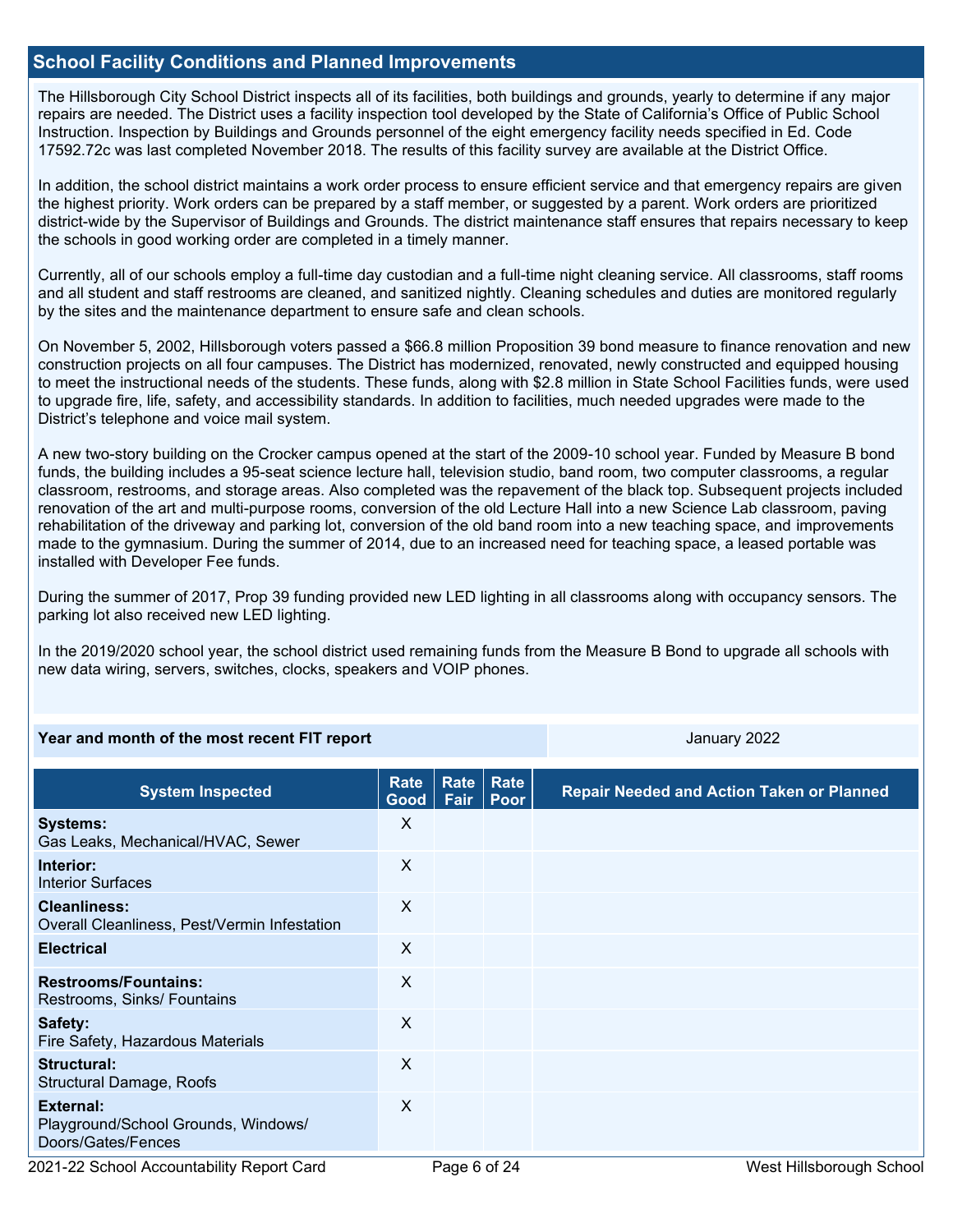| <b>Overall Facility Rate</b> |      |      |      |
|------------------------------|------|------|------|
| <b>Exemplary</b>             | Good | Fair | Poor |
| ⋏                            |      |      |      |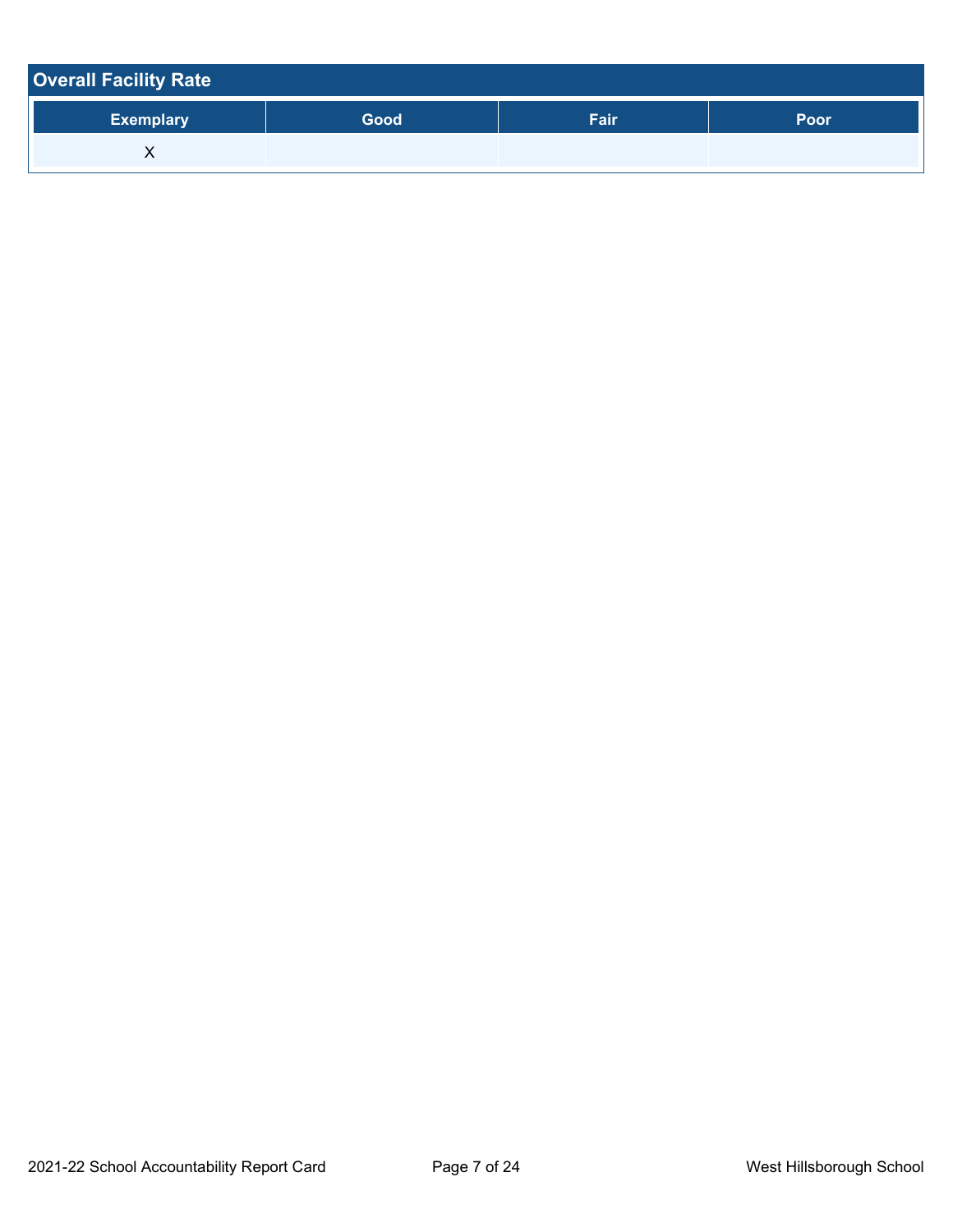## **B. Pupil Outcomes State Priority: Pupil Achievement**

The SARC provides the following information relevant to the State priority: Pupil Achievement (Priority 4):

#### **Statewide Assessments**

(i.e., California Assessment of Student Performance and Progress [CAASPP] System includes the Smarter Balanced Summative Assessments for students in the general education population and the California Alternate Assessments [CAAs] for English language arts/literacy [ELA] and mathematics given in grades three through eight and grade eleven. Only eligible students may participate in the administration of the CAAs. CAAs items are aligned with alternate achievement standards, which are linked with the Common Core State Standards [CCSS] for students with the most significant cognitive disabilities).

The CAASPP System encompasses the following assessments and student participation requirements:

- 1. **Smarter Balanced Summative Assessments and CAAs for ELA** in grades three through eight and grade eleven.
- 2. **Smarter Balanced Summative Assessments and CAAs for mathematics** in grades three through eight and grade eleven.
- 3. **California Science Test (CAST) and CAAs for Science** in grades five, eight, and once in high school (i.e., grade ten, eleven, or twelve).

#### **SARC Reporting in the 2020-2021 School Year Only**

Where the most viable option, LEAs were required to administer the statewide summative assessment in ELA and mathematics. Where a statewide summative assessment was not the most viable option for the LEA (or for one or more gradelevel[s] within the LEA) due to the pandemic, LEAs were allowed to report results from a different assessment that met the criteria established by the State Board of Education (SBE) on March 16, 2021. The assessments were required to be:

- Aligned with CA CCSS for ELA and mathematics;
- Available to students in grades 3 through 8, and grade 11; and
- Uniformly administered across a grade, grade span, school, or district to all eligible students.

#### **Options**

Note that the CAAs could only be administered in-person following health and safety requirements. If it was not viable for the LEA to administer the CAAs in person with health and safety guidelines in place, the LEA was directed to not administer the tests. There were no other assessment options available for the CAAs. Schools administered the Smarter Balanced Summative Assessments for ELA and mathematics, other assessments that meet the SBE criteria, or a combination of both, and they could only choose one of the following:

- Smarter Balanced ELA and mathematics summative assessments;
- Other assessments meeting the SBE criteria; or
- Combination of Smarter Balanced ELA and mathematics summative assessments and other assessments.

The percentage of students who have successfully completed courses that satisfy the requirements for entrance to the University of California and the California State University, or career technical education sequences or programs of study.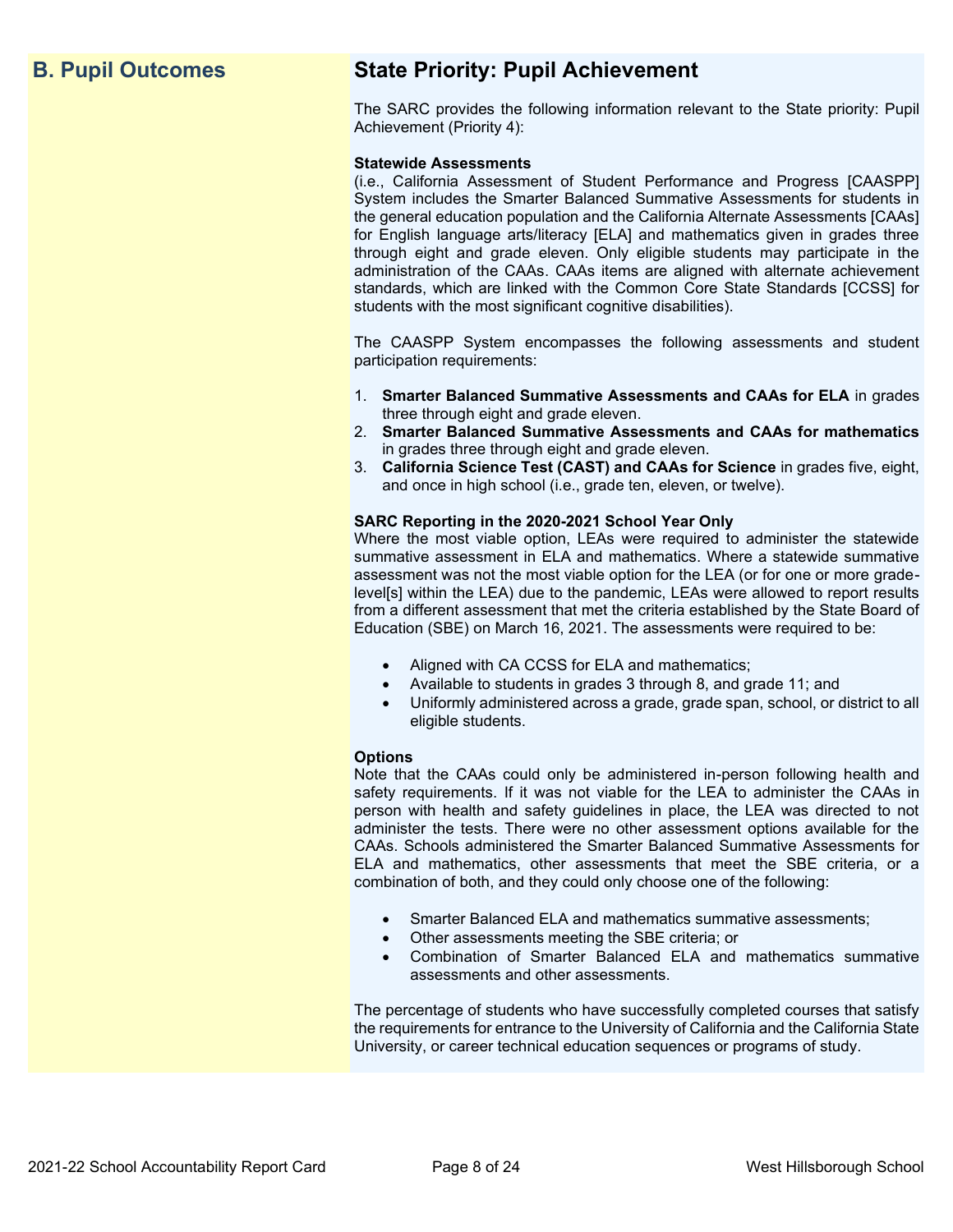#### **Percentage of Students Meeting or Exceeding the State Standard on CAASPP**

This table displays CAASPP test results in ELA and mathematics for all students grades three through eight and grade eleven taking and completing a state-administered assessment.

The 2019-2020 data cells with N/A values indicate that the 2019-2020 data are not available due to the COVID-19 pandemic and resulting summative test suspension. The Executive Order N-30-20 was issued which waived the assessment, accountability, and reporting requirements for the 2019-2020 school year.

The 2020-2021 data cells have N/A values because these data are not comparable to other year data due to the COVID-19 pandemic during the 2020-2021 school year. Where the CAASPP assessments in ELA and/or mathematics is not the most viable option, the LEAs were allowed to administer local assessments. Therefore, the 2020-2021 data between school years for the school, district, state are not an accurate comparison. As such, it is inappropriate to compare results of the 2020-2021 school year to other school years.

| Subject                                                              | <b>School</b><br>2019-20 | <b>School</b><br>2020-21 | <b>District</b><br>2019-20 | <b>District</b><br>2020-21 | <b>State</b><br>2019-20 | <b>State</b><br>2020-21 |
|----------------------------------------------------------------------|--------------------------|--------------------------|----------------------------|----------------------------|-------------------------|-------------------------|
| <b>English Language Arts/Literacy</b><br>$\left($ grades 3-8 and 11) | N/A                      | N/A                      | N/A                        | N/A                        | N/A                     | N/A                     |
| <b>Mathematics</b><br>$(grades 3-8 and 11)$                          | N/A                      | N/A                      | N/A                        | N/A                        | N/A                     | N/A                     |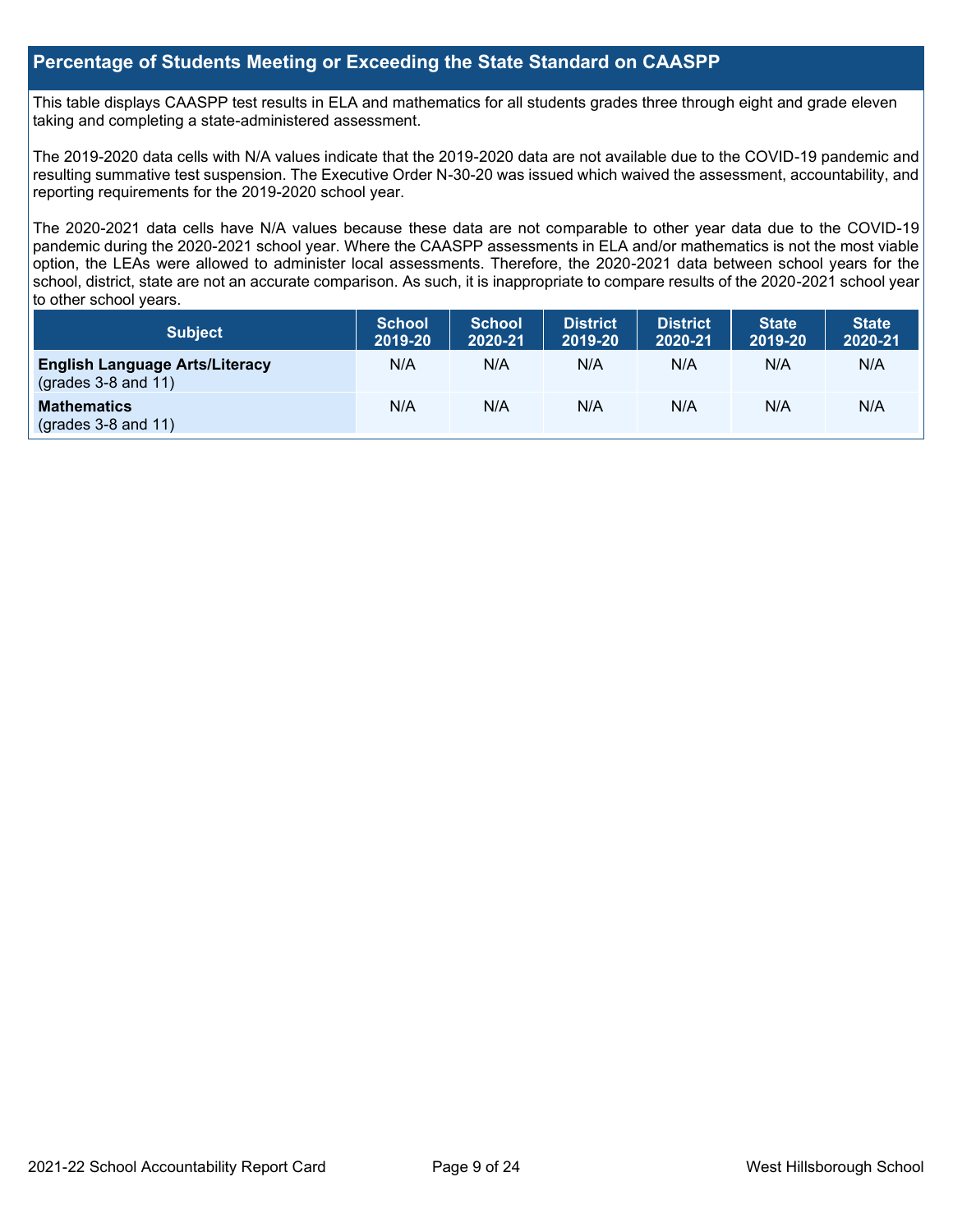### **2020-21 CAASPP Test Results in ELA by Student Group**

This table displays CAASPP test results in ELA by student group for students grades three through eight and grade eleven taking and completing a state-administered assessment. The CDE will populate this table for schools in cases where the school administered the CAASPP assessment. In cases where the school administered a local assessment instead of CAASPP, the CDE will populate this table with "NT" values, meaning this school did not test students using the CAASPP. See the local assessment(s) table for more information.

| <b>CAASPP</b><br><b>Student Groups</b>               | <b>CAASPP</b><br><b>Total</b><br><b>Enrollment</b> | <b>CAASPP</b><br><b>Number</b><br><b>Tested</b> | <b>CAASPP</b><br><b>Percent</b><br><b>Tested</b> | <b>CAASPP</b><br><b>Percent</b><br><b>Not Tested</b> | <b>CAASPP</b><br><b>Percent</b><br><b>Met or</b><br><b>Exceeded</b> |
|------------------------------------------------------|----------------------------------------------------|-------------------------------------------------|--------------------------------------------------|------------------------------------------------------|---------------------------------------------------------------------|
| <b>All Students</b>                                  | 185                                                | 184                                             | 99.46                                            | 0.54                                                 | 79.35                                                               |
| <b>Female</b>                                        | 79                                                 | 78                                              | 98.73                                            | 1.27                                                 | 78.21                                                               |
| <b>Male</b>                                          | 106                                                | 106                                             | 100                                              | $\mathbf 0$                                          | 80.19                                                               |
| American Indian or Alaska Native                     | $\mathbf 0$                                        | $\pmb{0}$                                       | $\mathbf 0$                                      | $\mathbf 0$                                          | $\pmb{0}$                                                           |
| <b>Asian</b>                                         | 68                                                 | 68                                              | 100                                              | $\mathbf{0}$                                         | 89.71                                                               |
| <b>Black or African American</b>                     | $\mathbf 0$                                        | $\mathbf 0$                                     | $\mathbf{0}$                                     | 0                                                    | $\mathbf 0$                                                         |
| <b>Filipino</b>                                      | $- -$                                              | $\sim$ $\sim$                                   | --                                               | $-$                                                  | --                                                                  |
| <b>Hispanic or Latino</b>                            | --                                                 | $\overline{\phantom{m}}$                        | --                                               | --                                                   | --                                                                  |
| Native Hawaiian or Pacific Islander                  | $\mathbf 0$                                        | $\mathbf 0$                                     | $\mathbf{0}$                                     | $\mathbf 0$                                          | $\mathbf{0}$                                                        |
| <b>Two or More Races</b>                             | 37                                                 | 37                                              | 100                                              | 0                                                    | 70.27                                                               |
| <b>White</b>                                         | 74                                                 | 73                                              | 98.65                                            | 1.35                                                 | 72.6                                                                |
| <b>English Learners</b>                              | $\mathbf 0$                                        | $\mathbf 0$                                     | $\mathbf{0}$                                     | $\mathbf 0$                                          | $\mathbf 0$                                                         |
| <b>Foster Youth</b>                                  | --                                                 | $\overline{\phantom{a}}$                        | --                                               | $-$                                                  | --                                                                  |
| <b>Homeless</b>                                      | $\Omega$                                           | $\mathbf 0$                                     | $\mathbf 0$                                      | $\mathbf{0}$                                         | 0                                                                   |
| <b>Military</b>                                      | $\mathbf 0$                                        | $\pmb{0}$                                       | $\mathbf 0$                                      | 0                                                    | 0                                                                   |
| <b>Socioeconomically Disadvantaged</b>               | $\mathbf 0$                                        | $\mathbf 0$                                     | $\mathbf{0}$                                     | $\Omega$                                             | 0                                                                   |
| <b>Students Receiving Migrant Education Services</b> | $\mathbf 0$                                        | $\mathbf 0$                                     | $\Omega$                                         | 0                                                    | 0                                                                   |
| <b>Students with Disabilities</b>                    | 24                                                 | 24                                              | 100                                              | 0                                                    | 29.17                                                               |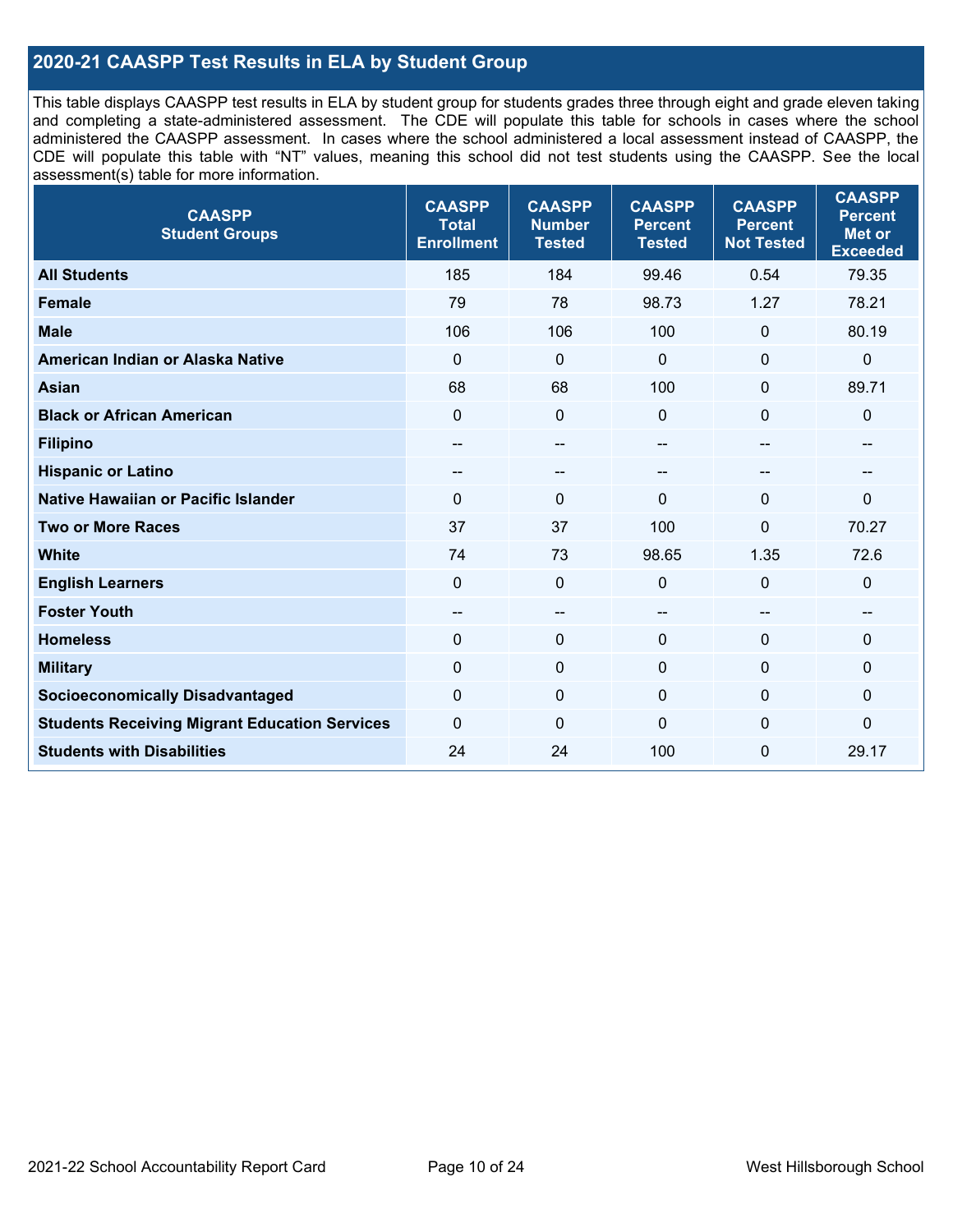### **2020-21 CAASPP Test Results in Math by Student Group**

This table displays CAASPP test results in Math by student group for students grades three through eight and grade eleven taking and completing a state-administered assessment. The CDE will populate this table for schools in cases where the school administered the CAASPP assessment. In cases where the school administered a local assessment instead of CAASPP, the CDE will populate this table with "NT" values, meaning this school did not test students using the CAASPP. See the local assessment(s) table for more information.

| <b>CAASPP</b><br><b>Student Groups</b>               | <b>CAASPP</b><br><b>Total</b><br><b>Enrollment</b> | <b>CAASPP</b><br><b>Number</b><br><b>Tested</b> | <b>CAASPP</b><br><b>Percent</b><br><b>Tested</b> | <b>CAASPP</b><br><b>Percent</b><br><b>Not Tested</b> | <b>CAASPP</b><br><b>Percent</b><br><b>Met or</b><br><b>Exceeded</b> |
|------------------------------------------------------|----------------------------------------------------|-------------------------------------------------|--------------------------------------------------|------------------------------------------------------|---------------------------------------------------------------------|
| <b>All Students</b>                                  | 185                                                | 184                                             | 99.46                                            | 0.54                                                 | 83.15                                                               |
| <b>Female</b>                                        | 79                                                 | 78                                              | 98.73                                            | 1.27                                                 | 76.92                                                               |
| <b>Male</b>                                          | 106                                                | 106                                             | 100.00                                           | 0.00                                                 | 87.74                                                               |
| American Indian or Alaska Native                     | 0                                                  | 0                                               | $\mathbf 0$                                      | 0                                                    | $\mathbf 0$                                                         |
| <b>Asian</b>                                         | 68                                                 | 68                                              | 100.00                                           | 0.00                                                 | 91.18                                                               |
| <b>Black or African American</b>                     | $\mathbf 0$                                        | 0                                               | $\mathbf 0$                                      | $\Omega$                                             | $\mathbf 0$                                                         |
| <b>Filipino</b>                                      | $- -$                                              | --                                              | --                                               | --                                                   | --                                                                  |
| <b>Hispanic or Latino</b>                            | --                                                 | --                                              | --                                               | --                                                   | --                                                                  |
| <b>Native Hawaiian or Pacific Islander</b>           | $\Omega$                                           | 0                                               | $\mathbf 0$                                      | $\Omega$                                             | $\mathbf 0$                                                         |
| <b>Two or More Races</b>                             | 37                                                 | 37                                              | 100.00                                           | 0.00                                                 | 81.08                                                               |
| <b>White</b>                                         | 74                                                 | 73                                              | 98.65                                            | 1.35                                                 | 76.71                                                               |
| <b>English Learners</b>                              | $\mathbf 0$                                        | $\mathbf 0$                                     | $\mathbf 0$                                      | 0                                                    | $\mathbf 0$                                                         |
| <b>Foster Youth</b>                                  | $-$                                                | $-$                                             | --                                               | --                                                   | $\sim$                                                              |
| <b>Homeless</b>                                      | $\Omega$                                           | $\mathbf 0$                                     | $\mathbf 0$                                      | $\Omega$                                             | $\mathbf 0$                                                         |
| <b>Military</b>                                      | $\mathbf 0$                                        | $\pmb{0}$                                       | $\mathbf 0$                                      | 0                                                    | $\pmb{0}$                                                           |
| <b>Socioeconomically Disadvantaged</b>               | $\mathbf 0$                                        | 0                                               | $\mathbf 0$                                      | $\Omega$                                             | 0                                                                   |
| <b>Students Receiving Migrant Education Services</b> | $\Omega$                                           | 0                                               | 0                                                | $\mathbf{0}$                                         | $\mathbf 0$                                                         |
| <b>Students with Disabilities</b>                    | 24                                                 | 24                                              | 100.00                                           | 0.00                                                 | 29.17                                                               |

#### **2020-21 Local Assessment Test Results in ELA by Student Group**

This table displays Local Assessment test results in ELA by student group for students grades three through eight and grade eleven. LEAs/schools will populate this table for schools in cases where the school administered a local assessment. In cases where the school administered the CAASPP assessment, LEAs/schools will populate this table with "N/A" values in all cells, meaning this table is Not Applicable for this school.

| N/A<br><b>Student Groups</b>     | N/A<br><b>Total</b><br><b>Enrollment</b> | N/A<br><b>Number</b><br><b>Tested</b> | N/A<br><b>Percent</b><br><b>Tested</b> | N/A<br>Percent<br><b>Not Tested</b> | N/A<br><b>Percent</b><br><b>At or Above</b><br><b>Grade Level</b> |
|----------------------------------|------------------------------------------|---------------------------------------|----------------------------------------|-------------------------------------|-------------------------------------------------------------------|
| <b>All Students</b>              | N/A                                      | N/A                                   | N/A                                    | N/A                                 | N/A                                                               |
| Female                           | N/A                                      | N/A                                   | N/A                                    | N/A                                 | N/A                                                               |
| <b>Male</b>                      | N/A                                      | N/A                                   | N/A                                    | N/A                                 | N/A                                                               |
| American Indian or Alaska Native | N/A                                      | N/A                                   | N/A                                    | N/A                                 | N/A                                                               |
| <b>Asian</b>                     | N/A                                      | N/A                                   | N/A                                    | N/A                                 | N/A                                                               |

2021-22 School Accountability Report Card **Page 11 of 24** West Hillsborough School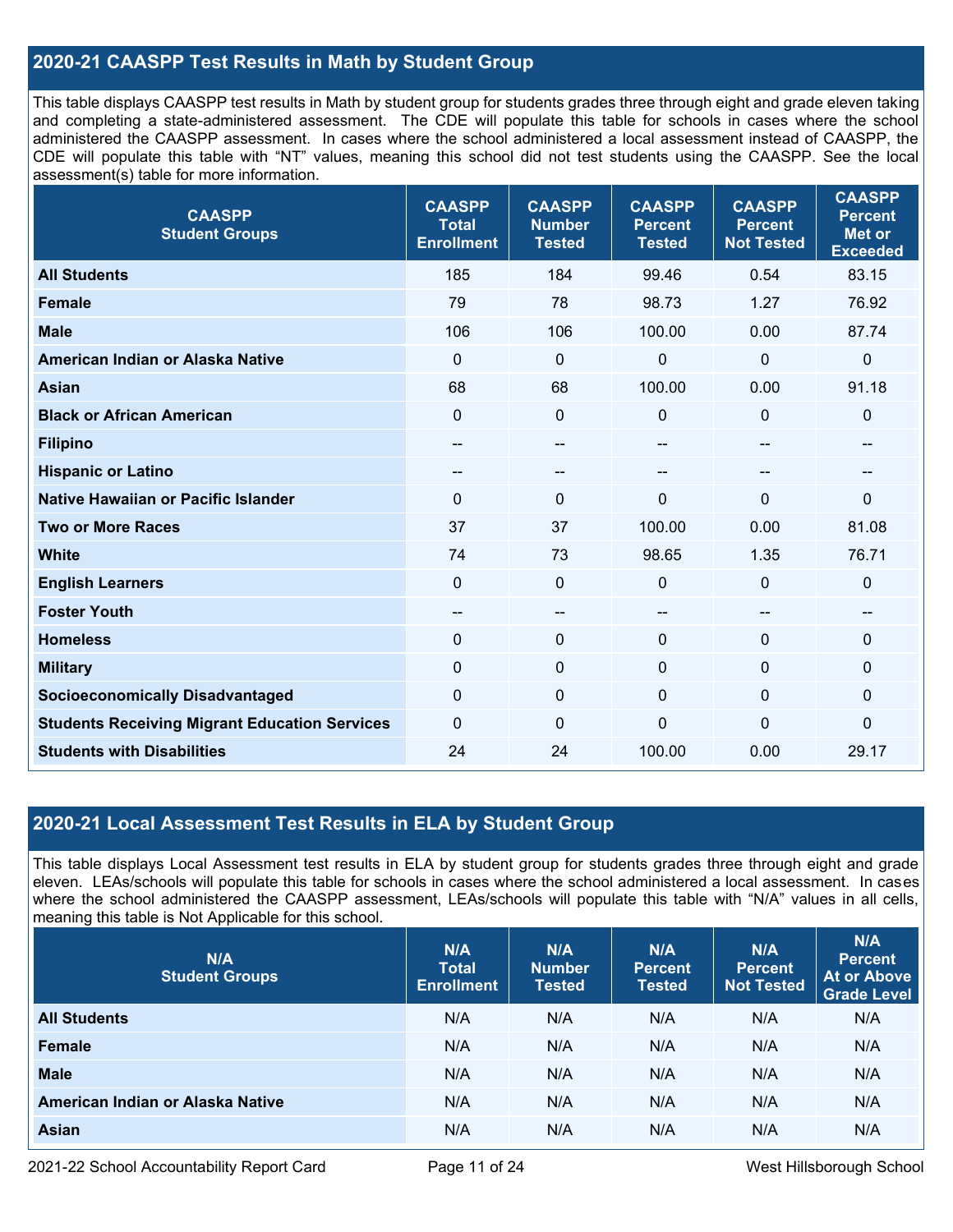| <b>Black or African American</b>                                                          | N/A | N/A | N/A | N/A | N/A |
|-------------------------------------------------------------------------------------------|-----|-----|-----|-----|-----|
| <b>Filipino</b>                                                                           | N/A | N/A | N/A | N/A | N/A |
| <b>Hispanic or Latino</b>                                                                 | N/A | N/A | N/A | N/A | N/A |
| Native Hawaiian or Pacific Islander                                                       | N/A | N/A | N/A | N/A | N/A |
| <b>Two or More Races</b>                                                                  | N/A | N/A | N/A | N/A | N/A |
| White                                                                                     | N/A | N/A | N/A | N/A | N/A |
| <b>English Learners</b>                                                                   | N/A | N/A | N/A | N/A | N/A |
| <b>Foster Youth</b>                                                                       | N/A | N/A | N/A | N/A | N/A |
| <b>Homeless</b>                                                                           | N/A | N/A | N/A | N/A | N/A |
| <b>Military</b>                                                                           | N/A | N/A | N/A | N/A | N/A |
| <b>Socioeconomically Disadvantaged</b>                                                    | N/A | N/A | N/A | N/A | N/A |
| <b>Students Receiving Migrant Education Services</b>                                      | N/A | N/A | N/A | N/A | N/A |
| <b>Students with Disabilities</b>                                                         | N/A | N/A | N/A | N/A | N/A |
| *At or above the grade-level standard in the context of the local assessment administered |     |     |     |     |     |

\*At or above the grade-level standard in the context of the local assessment administered.

## **2020-21 Local Assessment Test Results in Math by Student Group**

This table displays Local Assessment test results in Math by student group for students grades three through eight and grade eleven. LEAs/schools will populate this table for schools in cases where the school administered a local assessment. In cases where the school administered the CAASPP assessment, LEAs/schools will populate this table with "N/A" values in all cells, meaning this table is Not Applicable for this school.

| N/A<br><b>Student Groups</b>                         | N/A<br><b>Total</b><br><b>Enrollment</b> | N/A<br><b>Number</b><br><b>Tested</b> | N/A<br><b>Percent</b><br><b>Tested</b> | N/A<br><b>Percent</b><br><b>Not Tested</b> | N/A<br><b>Percent</b><br><b>At or Above</b><br><b>Grade Level</b> |
|------------------------------------------------------|------------------------------------------|---------------------------------------|----------------------------------------|--------------------------------------------|-------------------------------------------------------------------|
| <b>All Students</b>                                  | N/A                                      | N/A                                   | N/A                                    | N/A                                        | N/A                                                               |
| <b>Female</b>                                        | N/A                                      | N/A                                   | N/A                                    | N/A                                        | N/A                                                               |
| <b>Male</b>                                          | N/A                                      | N/A                                   | N/A                                    | N/A                                        | N/A                                                               |
| American Indian or Alaska Native                     | N/A                                      | N/A                                   | N/A                                    | N/A                                        | N/A                                                               |
| <b>Asian</b>                                         | N/A                                      | N/A                                   | N/A                                    | N/A                                        | N/A                                                               |
| <b>Black or African American</b>                     | N/A                                      | N/A                                   | N/A                                    | N/A                                        | N/A                                                               |
| <b>Filipino</b>                                      | N/A                                      | N/A                                   | N/A                                    | N/A                                        | N/A                                                               |
| <b>Hispanic or Latino</b>                            | N/A                                      | N/A                                   | N/A                                    | N/A                                        | N/A                                                               |
| Native Hawaiian or Pacific Islander                  | N/A                                      | N/A                                   | N/A                                    | N/A                                        | N/A                                                               |
| <b>Two or More Races</b>                             | N/A                                      | N/A                                   | N/A                                    | N/A                                        | N/A                                                               |
| <b>White</b>                                         | N/A                                      | N/A                                   | N/A                                    | N/A                                        | N/A                                                               |
| <b>English Learners</b>                              | N/A                                      | N/A                                   | N/A                                    | N/A                                        | N/A                                                               |
| <b>Foster Youth</b>                                  | N/A                                      | N/A                                   | N/A                                    | N/A                                        | N/A                                                               |
| <b>Homeless</b>                                      | N/A                                      | N/A                                   | N/A                                    | N/A                                        | N/A                                                               |
| <b>Military</b>                                      | N/A                                      | N/A                                   | N/A                                    | N/A                                        | N/A                                                               |
| <b>Socioeconomically Disadvantaged</b>               | N/A                                      | N/A                                   | N/A                                    | N/A                                        | N/A                                                               |
| <b>Students Receiving Migrant Education Services</b> | N/A                                      | N/A                                   | N/A                                    | N/A                                        | N/A                                                               |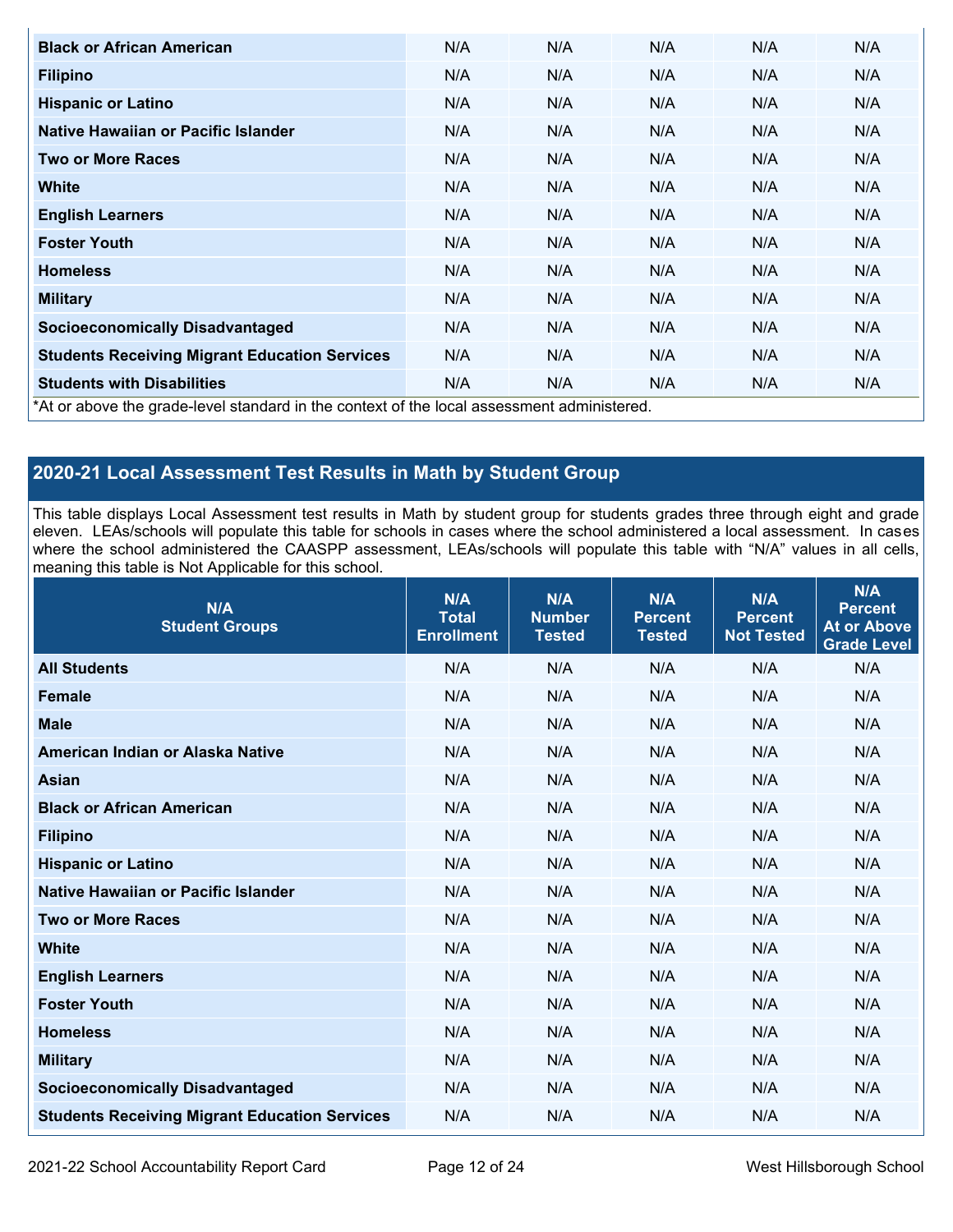| <b>Students with Disabilities</b>                                                           | N/A | N/A | N/A | N/A | N/A |  |  |  |  |
|---------------------------------------------------------------------------------------------|-----|-----|-----|-----|-----|--|--|--|--|
| *At as above the escale level standard in the context of the local accordinate admissioned. |     |     |     |     |     |  |  |  |  |

\*At or above the grade-level standard in the context of the local assessment administered.

#### **CAASPP Test Results in Science for All Students**

This table displays the percentage of all students grades five, eight, and High School meeting or exceeding the State Standard.

The 2019-2020 data cells with N/A values indicate that the 2019-2020 data are not available due to the COVID-19 pandemic and resulting summative testing suspension. The Executive Order N-30-20 was issued which waived the assessment, accountability, and reporting requirements for the 2019-2020 school year.

For any 2020-2021 data cells with N/T values indicate that this school did not test students using the CAASPP Science.

| <b>Subject</b>                | <b>School</b><br>2019-20 | <b>School</b><br>2020-21 | <b>District</b><br>2019-20 | <b>District</b><br>2020-21 | State <sup>1</sup><br>2019-20 | <b>State</b><br>2020-21 |
|-------------------------------|--------------------------|--------------------------|----------------------------|----------------------------|-------------------------------|-------------------------|
| <b>Science</b>                | N/A                      | 56.25                    | N/A                        | 67.56                      | N/A                           | 28.72                   |
| (grades 5, 8 and high school) |                          |                          |                            |                            |                               |                         |

#### **2020-21 CAASPP Test Results in Science by Student Group**

This table displays CAASPP test results in Science by student group for students grades five, eight, and High School. For any data cells with N/T values indicate that this school did not test students using the CAASPP Science.

| <b>Student Group</b>                                 | <b>Total</b><br><b>Enrollment</b> | <b>Number</b><br><b>Tested</b> | <b>Percent</b><br><b>Tested</b> | <b>Percent</b><br><b>Not Tested</b> | <b>Percent</b><br><b>Met or</b><br><b>Exceeded</b> |
|------------------------------------------------------|-----------------------------------|--------------------------------|---------------------------------|-------------------------------------|----------------------------------------------------|
| <b>All Students</b>                                  | 65                                | 64                             | 98.46                           | 1.54                                | 56.25                                              |
| <b>Female</b>                                        | 31                                | 30                             | 96.77                           |                                     |                                                    |
| <b>Male</b>                                          | 34                                | 34                             | 100.00                          |                                     |                                                    |
| American Indian or Alaska Native                     | $\Omega$                          | 0                              | $\mathbf 0$                     | $\mathbf 0$                         | $\mathbf 0$                                        |
| <b>Asian</b>                                         | 21                                | 21                             | 100.00                          | 0.00                                | 61.90                                              |
| <b>Black or African American</b>                     | 0                                 | $\mathbf 0$                    | $\mathbf 0$                     | 0                                   | $\mathbf 0$                                        |
| <b>Filipino</b>                                      | --                                | --                             | $\sim$                          | --                                  | --                                                 |
| <b>Hispanic or Latino</b>                            | --                                | --                             |                                 | --                                  |                                                    |
| Native Hawaiian or Pacific Islander                  | 0                                 | $\mathbf 0$                    | $\Omega$                        | $\overline{0}$                      | $\mathbf 0$                                        |
| <b>Two or More Races</b>                             | --                                | --                             | --                              | --                                  | --                                                 |
| <b>White</b>                                         | 31                                | 30                             | 96.77                           | 3.23                                | 50.00                                              |
| <b>English Learners</b>                              | 0                                 | $\mathbf 0$                    | $\mathbf 0$                     | $\mathbf 0$                         | $\mathbf 0$                                        |
| <b>Foster Youth</b>                                  | 0                                 | $\mathbf 0$                    | $\mathbf 0$                     | $\mathbf 0$                         | $\mathbf 0$                                        |
| <b>Homeless</b>                                      | 0                                 | $\mathbf 0$                    | $\mathbf 0$                     | $\Omega$                            | $\mathbf 0$                                        |
| <b>Military</b>                                      | $\Omega$                          | $\mathbf 0$                    | $\mathbf{0}$                    | $\Omega$                            | $\mathbf 0$                                        |
| <b>Socioeconomically Disadvantaged</b>               | $\Omega$                          | $\mathbf 0$                    | $\Omega$                        | $\Omega$                            | $\mathbf 0$                                        |
| <b>Students Receiving Migrant Education Services</b> | 0                                 | $\mathbf 0$                    | $\Omega$                        | $\overline{0}$                      | $\mathbf 0$                                        |
| <b>Students with Disabilities</b>                    | 12                                | 12                             | 100.00                          | 0.00                                | 8.33                                               |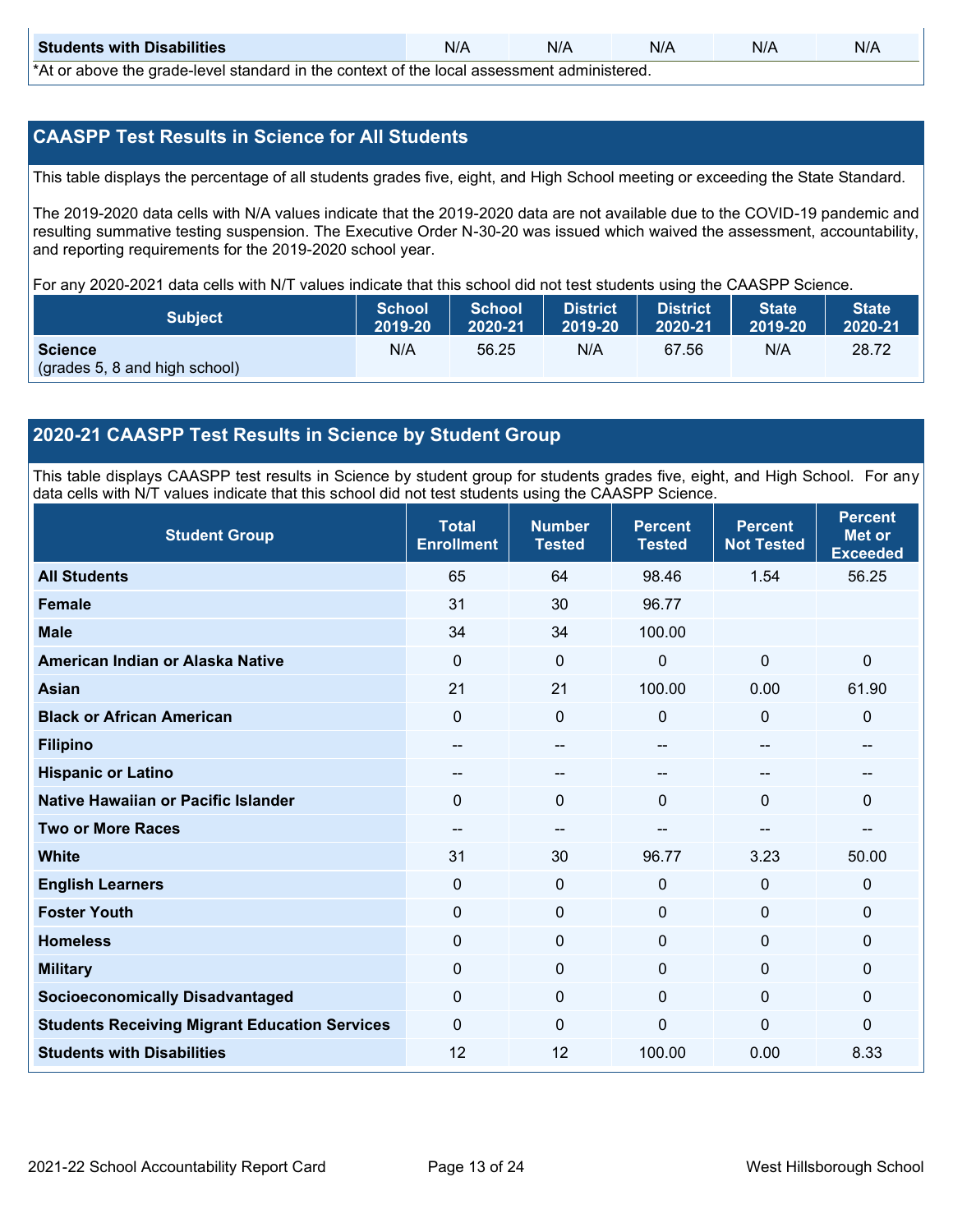## **B. Pupil Outcomes State Priority: Other Pupil Outcomes**

The SARC provides the following information relevant to the State priority: Other Pupil Outcomes (Priority 8): Pupil outcomes in the subject area of physical education.

#### **2020-21 California Physical Fitness Test Results**

Due to the COVID-19 crisis, the Physical Fitness Test was suspended during the 2020-2021 school year and therefore no data are reported and each cell in this table is populated with "N/A."

| <b>Grade Level</b> | <b>Four of Six Fitness Standards</b> | <b>Five of Six Fitness Standards</b> | Percentage of Students Meeting   Percentage of Students Meeting   Percentage of Students Meeting  <br><b>Six of Six Fitness Standards</b> |
|--------------------|--------------------------------------|--------------------------------------|-------------------------------------------------------------------------------------------------------------------------------------------|
| Grade 5            | N/A                                  | N/A                                  | N/A                                                                                                                                       |
| Grade 7            | N/A                                  | N/A                                  | N/A                                                                                                                                       |
| Grade 9            | N/A                                  | N/A                                  | N/A                                                                                                                                       |

## **C. Engagement State Priority: Parental Involvement**

The SARC provides the following information relevant to the State priority: Parental Involvement (Priority 3): Efforts the school district makes to seek parent input in making decisions regarding the school district and at each school site.

#### **2021-22 Opportunities for Parental Involvement**

Opportunities for parental involvement in the district and at the school site are abundant. Our parents have always given generously of their time, attention, and money. Their efforts mean far more than the material benefits they bring; they make our students and teachers feel valued and important. Such feelings contribute directly to our educational excellence.

In the 2021-2022 school year, parents and other community volunteers contributed thousands of hours directly to West School in the classrooms, in the library, helping with hot lunch, serving on committees, and assisting with special projects. Parent volunteers shelve, check-out and check-in library books, and help organize and run the Book Fair. Parents and community members speak to classes, read stories to young children, and share their occupational or scientific expertise. Through organizations such as the Parent Group and the School Site Council, parents learn about activities at the school and set goals to raise student achievement and continually improve the school.

At the district level, thousands of additional volunteer hours are given to fund-raising events, sponsored by the Hillsborough Schools Foundation. Such events include the general campaign, tennis luncheon, and dinner dance. The Hillsborough Schools Foundation provides funds annually to the district in order to enhance the already excellent educational programs. These contributions allow us to enrich our student's educational lives, and to be able to continually look for ways to be even better.

Parents and community members have also continuously supported the schools through their votes: In June of 1988 and again in 1992, the community passed parcel tax measures in order to maintain school quality. In November of 2002, the community of Hillsborough passed Measure B, a \$66.8 million dollar school bond measure for the purpose of modernizing, renovating, and adding facilities as needed at our four school sites. Measure B was a Proposition 39 bond requiring a 55% majority to pass. All members of the school community worked hard to inform the voters about the need for the measure. In response, the community showed its strong support for our schools by passing the Measure with a 66.45% majority vote.

Parents are kept well informed about the school, especially during the pandemic, through the school e-newsletters, Konstella, social media, Remote Independent Study, district and Board of Trustees meetings, calendars, web pages, parent group meetings, parent education events, as well as parent-teacher conferences. Any parent wishing to contribute time, expertise, or money to the schools has ample opportunity and should start by contacting the school site parent group president or a member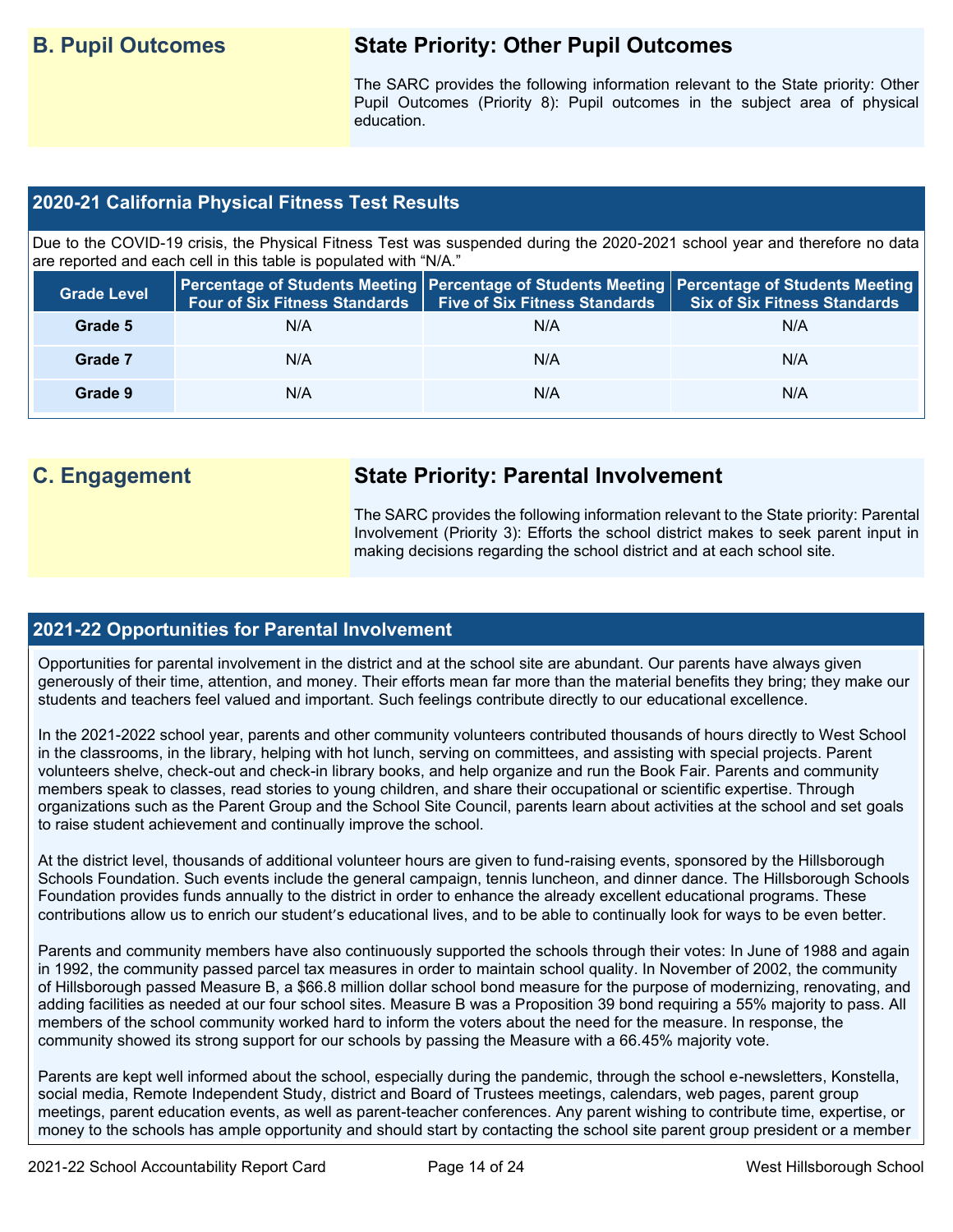### **2021-22 Opportunities for Parental Involvement**

of the Hillsborough School's Foundation. Information is also available on the district website: [http://www.hcsdk8.org](http://www.hcsdk8.org/) which has links to all school websites as well as the foundation.

### **2020-21 Chronic Absenteeism by Student Group**

| <b>Student Group</b>                                 | <b>Cumulative</b><br><b>Enrollment</b> | <b>Chronic</b><br><b>Absenteeism</b><br><b>Eligible Enrollment</b> | <b>Chronic</b><br><b>Absenteeism</b><br><b>Count</b> | <b>Chronic</b><br><b>Absenteeism</b><br><b>Rate</b> |
|------------------------------------------------------|----------------------------------------|--------------------------------------------------------------------|------------------------------------------------------|-----------------------------------------------------|
| <b>All Students</b>                                  | 334                                    | 334                                                                | 1                                                    | 0.3                                                 |
| <b>Female</b>                                        | 158                                    | 158                                                                | $\Omega$                                             | 0.0                                                 |
| <b>Male</b>                                          | 176                                    | 176                                                                | 1                                                    | 0.6                                                 |
| American Indian or Alaska Native                     | $\Omega$                               | $\Omega$                                                           | $\mathbf{0}$                                         | 0.0                                                 |
| Asian                                                | 136                                    | 136                                                                | $\mathbf{0}$                                         | 0.0                                                 |
| <b>Black or African American</b>                     | $\overline{2}$                         | $\overline{2}$                                                     | $\mathbf{0}$                                         | 0.0                                                 |
| <b>Filipino</b>                                      | 11                                     | 11                                                                 | $\mathbf 0$                                          | 0.0                                                 |
| <b>Hispanic or Latino</b>                            | 13                                     | 13                                                                 | $\mathbf 0$                                          | 0.0                                                 |
| Native Hawaiian or Pacific Islander                  | 1                                      | 1                                                                  | $\mathbf 0$                                          | 0.0                                                 |
| <b>Two or More Races</b>                             | 51                                     | 51                                                                 | $\mathbf 0$                                          | 0.0                                                 |
| <b>White</b>                                         | 112                                    | 112                                                                | 1                                                    | 0.9                                                 |
| <b>English Learners</b>                              | $\Omega$                               | $\mathbf{0}$                                                       | $\Omega$                                             | 0.0                                                 |
| <b>Foster Youth</b>                                  | $\overline{2}$                         | 2                                                                  | $\Omega$                                             | 0.0                                                 |
| <b>Homeless</b>                                      | 0                                      | $\Omega$                                                           | $\mathbf{0}$                                         | 0.0                                                 |
| <b>Socioeconomically Disadvantaged</b>               | 8                                      | 8                                                                  | $\mathbf{0}$                                         | 0.0                                                 |
| <b>Students Receiving Migrant Education Services</b> | $\Omega$                               | $\Omega$                                                           | $\mathbf{0}$                                         | 0.0                                                 |
| <b>Students with Disabilities</b>                    | 48                                     | 48                                                                 | $\mathbf{0}$                                         | 0.0                                                 |

## **C. Engagement State Priority: School Climate**

The SARC provides the following information relevant to the State priority: School Climate (Priority 6):

- Pupil suspension rates;
- Pupil expulsion rates; and
- Other local measures on the sense of safety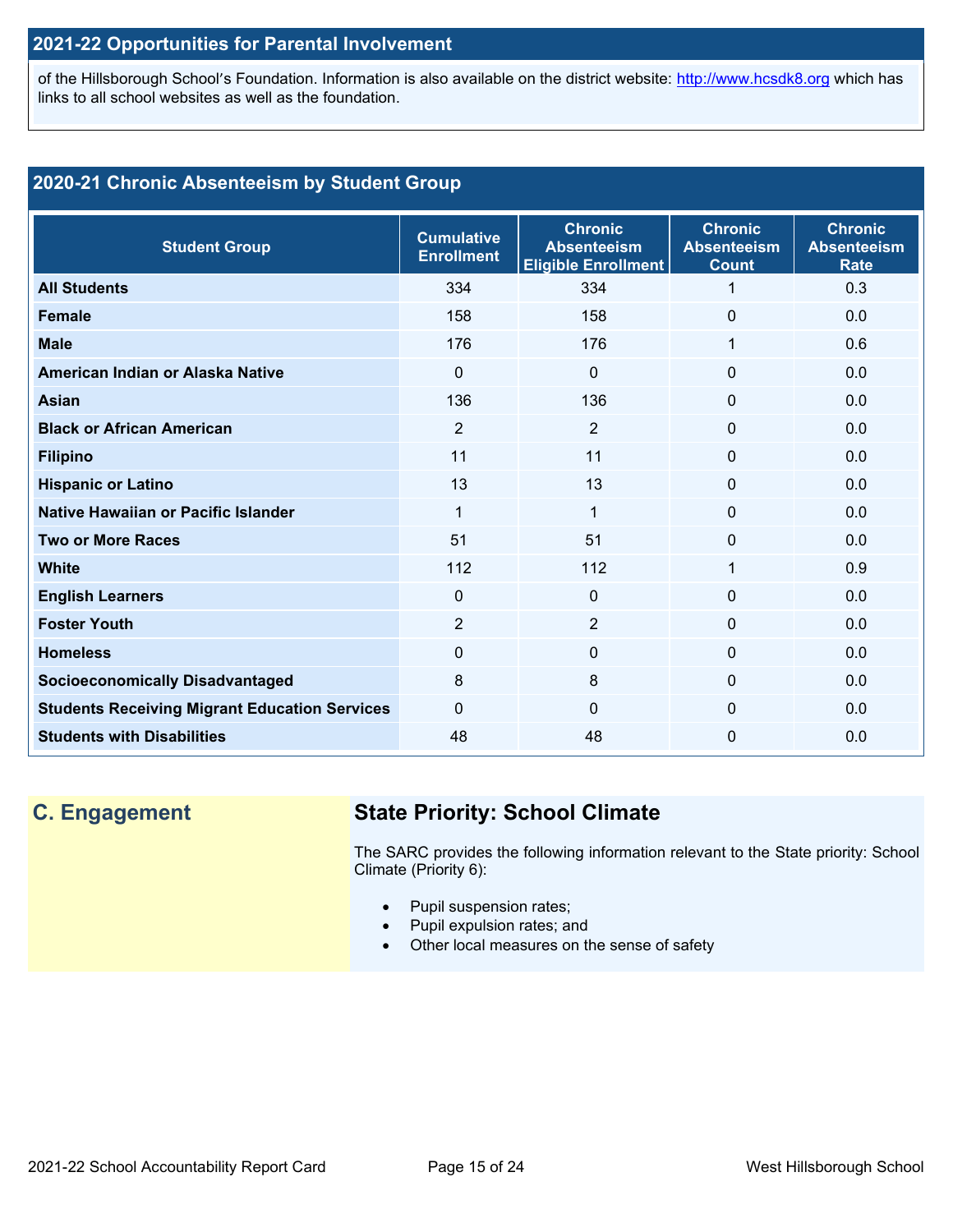#### **Suspensions and Expulsions**

This table displays suspensions and expulsions data collected between July through June, each full school year respectively. Data collected during the 2020-21 school year may not be comparable to earlier years of this collection due to differences in learning mode instruction in response to the COVID-19 pandemic.

| <b>Subject</b>     | <b>School</b><br>2018-19 | <b>School</b><br>2020-21 | <b>District</b><br>2018-19 | <b>District</b><br>2020-21 | <b>State</b><br>2018-19 | <b>State</b><br>2020-21 |
|--------------------|--------------------------|--------------------------|----------------------------|----------------------------|-------------------------|-------------------------|
| <b>Suspensions</b> | 0.27                     | 0.00                     | 0.51                       | 0.08                       | 3.47                    | 0.20                    |
| <b>Expulsions</b>  | 0.00                     | 0.00                     | 0.00                       | 0.00                       | 0.08                    | 0.00                    |

This table displays suspensions and expulsions data collected between July through February, partial school year due to the COVID-19 pandemic. The 2019-2020 suspensions and expulsions rate data are not comparable to other year data because the 2019-2020 school year is a partial school year due to the COVID-19 crisis. As such, it would be inappropriate to make any comparisons in rates of suspensions and expulsions in the 2019-2020 school year compared to other school years.

| <b>Subject</b>     | School<br>2019-20 | <b>District</b><br>2019-20 | <b>State</b><br>2019-20 |  |
|--------------------|-------------------|----------------------------|-------------------------|--|
| <b>Suspensions</b> | 0.00              | 0.15                       | 2.45                    |  |
| <b>Expulsions</b>  | 0.00              | 0.00                       | 0.05                    |  |

#### **2020-21 Suspensions and Expulsions by Student Group**

| <b>Student Group</b>                                 | <b>Suspensions Rate</b> | <b>Expulsions Rate</b> |
|------------------------------------------------------|-------------------------|------------------------|
| <b>All Students</b>                                  | 0.00                    | 0.00                   |
| <b>Female</b>                                        | 0.00                    | 0.00                   |
| <b>Male</b>                                          | 0.00                    | 0.00                   |
| American Indian or Alaska Native                     | 0.00                    | 0.00                   |
| <b>Asian</b>                                         | 0.00                    | 0.00                   |
| <b>Black or African American</b>                     | 0.00                    | 0.00                   |
| <b>Filipino</b>                                      | 0.00                    | 0.00                   |
| <b>Hispanic or Latino</b>                            | 0.00                    | 0.00                   |
| Native Hawaiian or Pacific Islander                  | 0.00                    | 0.00                   |
| <b>Two or More Races</b>                             | 0.00                    | 0.00                   |
| <b>White</b>                                         | 0.00                    | 0.00                   |
| <b>English Learners</b>                              | 0.00                    | 0.00                   |
| <b>Foster Youth</b>                                  | 0.00                    | 0.00                   |
| <b>Homeless</b>                                      | 0.00                    | 0.00                   |
| <b>Socioeconomically Disadvantaged</b>               |                         |                        |
| <b>Students Receiving Migrant Education Services</b> | 0.00                    | 0.00                   |
| <b>Students with Disabilities</b>                    |                         |                        |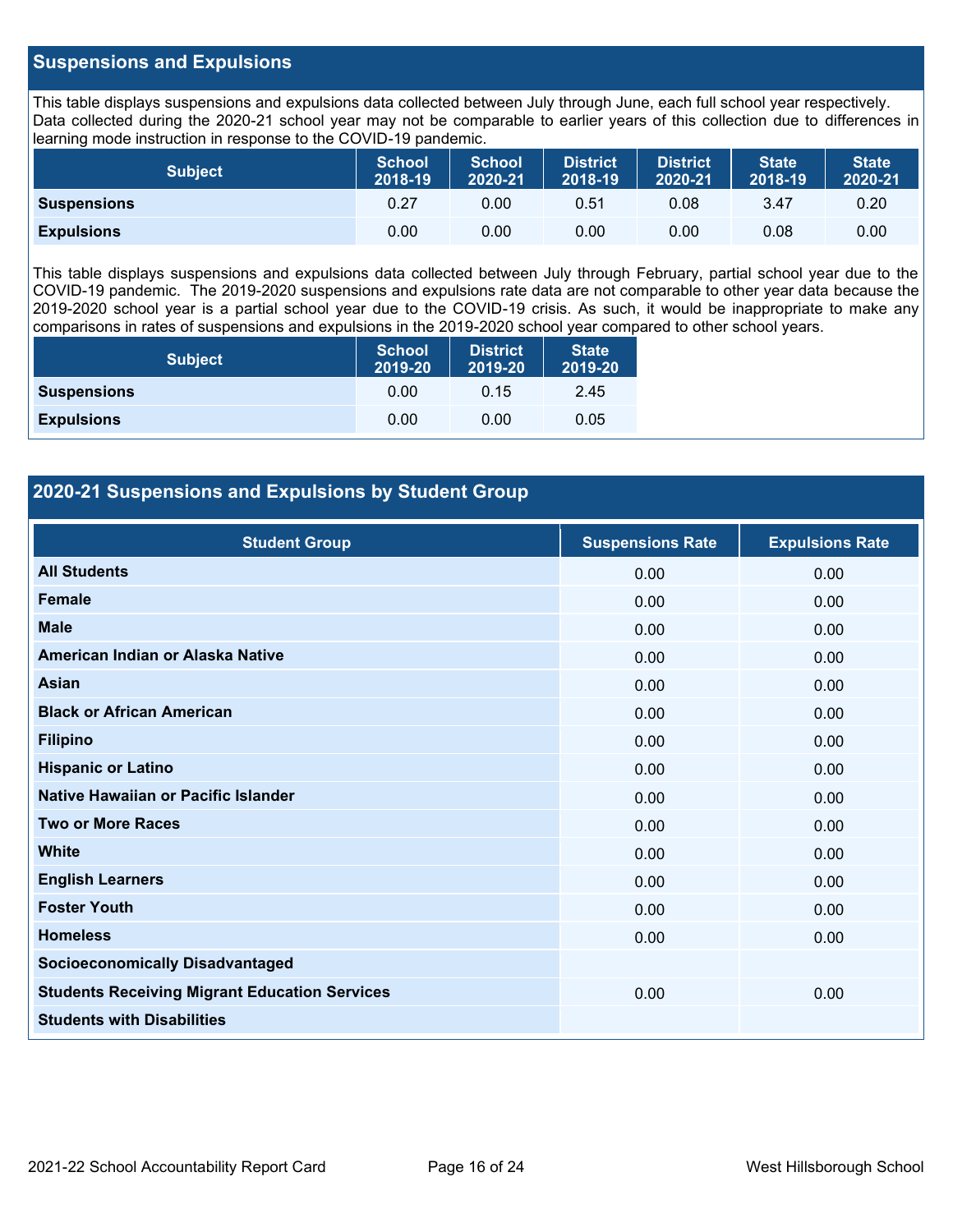#### **2021-22 School Safety Plan**

Safety is our number one priority in the Hillsborough City School District school community. We focus on maintaining safe and caring school communities where all students and families feel welcome, valued, and respected. When students feel safe at school they can focus on learning.

The Comprehensive School Safety Plan, developed in conjunction with the San Mateo County Office of Education and City Services, includes disaster preparedness and emergency procedures, and provides the basic guidelines for responsibilities and procedures needed to address major emergency situations. This plan is updated and reviewed with staff annually.

HCSD has a District Safety Committee, the committee is responsible for keeping the Incident Command System organizational chart current, attend disaster preparedness trainings, and be the liaison between the District Safety Committee and Site Safety Committee. At the site level, the Safety Committee is responsible for maintaining emergency backpacks for each classroom, inventorying the emergency shed, and reviewing Big Five Protocols with the staff.

The safety plan was reviewed with staff on 8/16/2021.

### **D. Other SARC Information Information Required in the SARC**

The information in this section is required to be in the SARC but is not included in the state priorities for LCFF.

#### **2018-19 Elementary Average Class Size and Class Size Distribution**

This table displays the 2018-19 average class size and class size distribution. The columns titled "Number of Classes" indicates how many classes fall into each size category (a range of total students per class). The "Other" category is for multigrade level classes.

| <b>Grade Level</b> | <b>Average</b><br><b>Class Size</b> | 1-20 Students | Number of Classes with $\mid$ Number of Classes with $\mid$ Number of Classes with<br>21-32 Students | 33+ Students |
|--------------------|-------------------------------------|---------------|------------------------------------------------------------------------------------------------------|--------------|
| N                  | 22                                  |               |                                                                                                      |              |
|                    | 21                                  |               |                                                                                                      |              |
|                    | 19                                  |               |                                                                                                      |              |
|                    | 22                                  |               | 3                                                                                                    |              |
|                    | 23                                  |               |                                                                                                      |              |
|                    | 21                                  |               | ◠                                                                                                    |              |
|                    |                                     |               |                                                                                                      |              |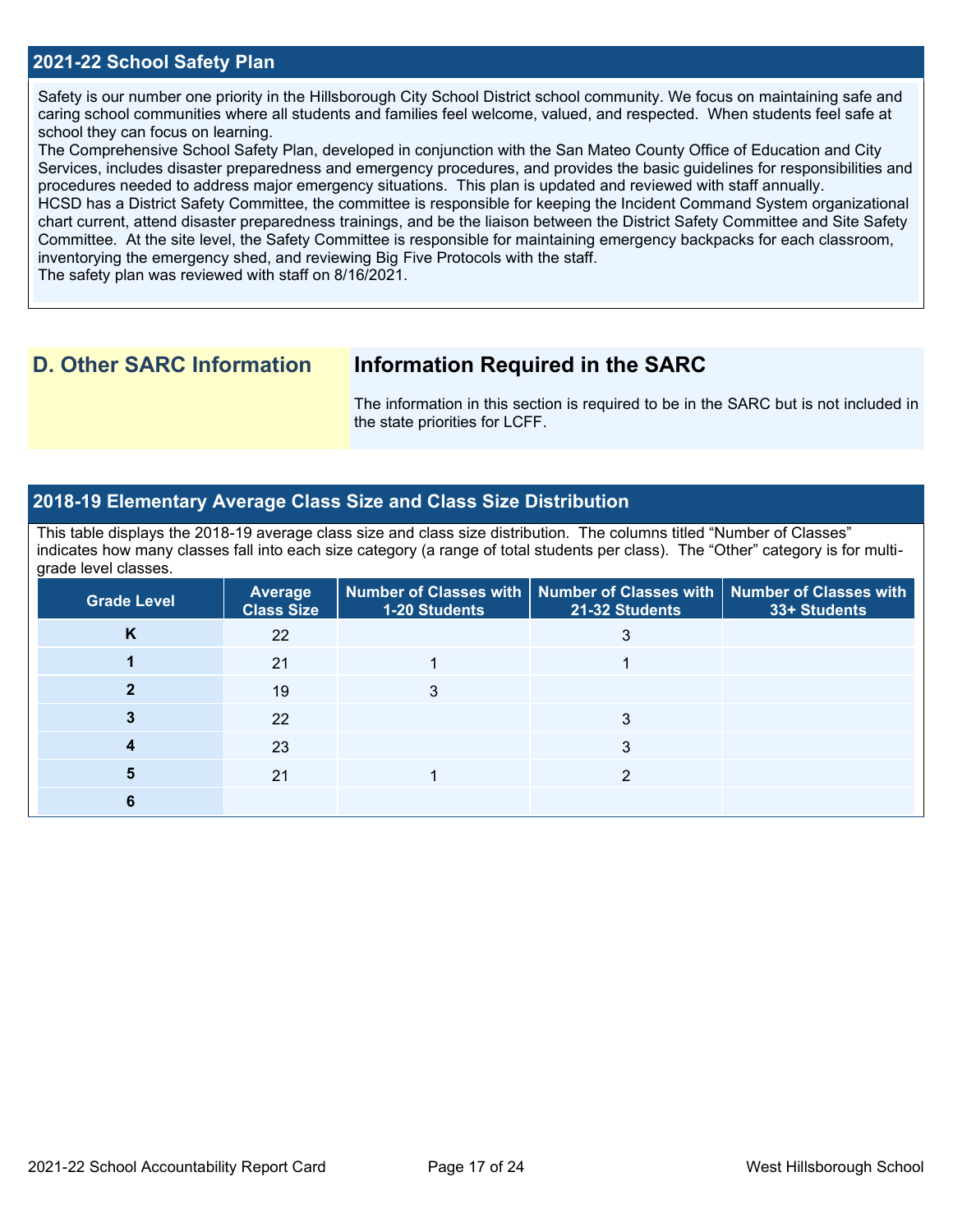#### **2019-20 Elementary Average Class Size and Class Size Distribution**

This table displays the 2019-20 average class size and class size distribution. The columns titled "Number of Classes" indicates how many classes fall into each size category (a range of total students per class). The "Other" category is for multi-grade level classes.

| <b>Grade Level</b> | <b>Average</b><br><b>Class Size</b> | <b>1-20 Students</b> | Number of Classes with   Number of Classes with   Number of Classes with<br>21-32 Students | 33+ Students |
|--------------------|-------------------------------------|----------------------|--------------------------------------------------------------------------------------------|--------------|
| K                  | 21                                  |                      | 8                                                                                          |              |
|                    | 18                                  | 12                   |                                                                                            |              |
|                    | 18                                  | 15                   |                                                                                            |              |
|                    | 19                                  | 15                   |                                                                                            |              |
|                    | 23                                  |                      | 18                                                                                         |              |
| 5                  | 23                                  |                      | 18                                                                                         |              |
| 6                  |                                     |                      |                                                                                            |              |

#### **2020-21 Elementary Average Class Size and Class Size Distribution**

This table displays the 2020-21 average class size and class size distribution. The columns titled "Number of Classes" indicates how many classes fall into each size category (a range of total students per class). The "Other" category is for multi-grade level classes.

| <b>Grade Level</b> | <b>Average</b><br><b>Class Size</b> | <b>1-20 Students</b> | Number of Classes with   Number of Classes with   Number of Classes with<br>21-32 Students | 33+ Students |
|--------------------|-------------------------------------|----------------------|--------------------------------------------------------------------------------------------|--------------|
| N                  | 19                                  | 6                    |                                                                                            |              |
|                    | 19                                  | 6                    |                                                                                            |              |
|                    | 23                                  |                      | 6                                                                                          |              |
|                    | 21                                  | 5                    |                                                                                            |              |
|                    | 23                                  | 5                    |                                                                                            |              |
|                    | 26                                  |                      |                                                                                            |              |
|                    |                                     |                      |                                                                                            |              |

#### **2020-21 Ratio of Pupils to Academic Counselor**

This table displays the ratio of pupils to Academic Counselor. One full time equivalent (FTE) equals one staff member working full time; one FTE could also represent two staff members who each work 50 percent of full time.

| <b>Title</b>                        | <b>Ratio</b> |
|-------------------------------------|--------------|
| <b>Pupils to Academic Counselor</b> | 328          |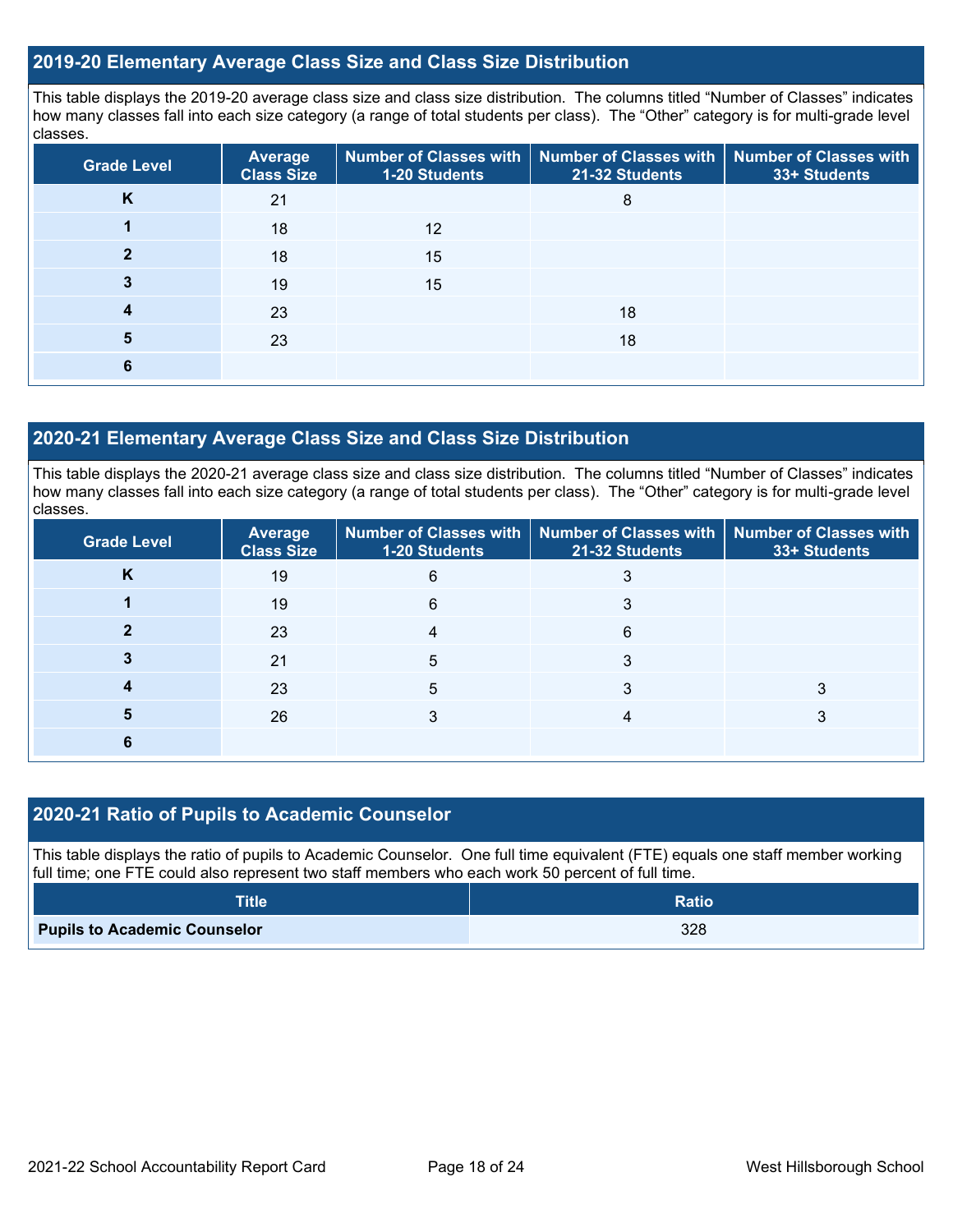#### **2020-21 Student Support Services Staff**

This table displays the number of FTE support staff assigned to this school. One full time equivalent (FTE) equals one staff member working full time; one FTE could also represent two staff members who each work 50 percent of full time.

| <b>Title</b>                                                         | <b>Number of FTE Assigned to School</b> |
|----------------------------------------------------------------------|-----------------------------------------|
| <b>Counselor (Academic, Social/Behavioral or Career Development)</b> |                                         |
| Library Media Teacher (Librarian)                                    | 0                                       |
| Library Media Services Staff (Paraprofessional)                      | 0                                       |
| <b>Psychologist</b>                                                  | 0.5                                     |
| <b>Social Worker</b>                                                 | $\Omega$                                |
| <b>Speech/Language/Hearing Specialist</b>                            | 2.9                                     |
| <b>Resource Specialist (non-teaching)</b>                            | 0                                       |

#### **2019-20 Expenditures Per Pupil and School Site Teacher Salaries**

This table displays the 2019-20 expenditures per pupil and average teach salary for this school. Cells with N/A values do not require data.

| <b>Level</b>                                         | <b>Total</b><br><b>Expenditures</b><br><b>Per Pupil</b> | <b>Expenditures</b><br><b>Per Pupil</b><br>(Restricted) | <b>Expenditures</b><br><b>Per Pupil</b><br>(Unrestricted) | Average<br><b>Teacher</b><br><b>Salary</b> |
|------------------------------------------------------|---------------------------------------------------------|---------------------------------------------------------|-----------------------------------------------------------|--------------------------------------------|
| <b>School Site</b>                                   | \$23,830.76                                             | \$8,340.58                                              | \$15,490.18                                               | \$115,899.03                               |
| <b>District</b>                                      | N/A                                                     | N/A                                                     | \$16,609.63                                               | \$115,539                                  |
| <b>Percent Difference - School Site and District</b> | N/A                                                     | N/A                                                     | $-7.0$                                                    | 0.3                                        |
| <b>State</b>                                         |                                                         |                                                         | \$8,444                                                   | \$82,431                                   |
| <b>Percent Difference - School Site and State</b>    | N/A                                                     | N/A                                                     | 58.9                                                      | 33.7                                       |

#### **2020-21 Types of Services Funded**

The district expenditures from the general fund provide high-quality educational programs for all students, including special populations such as students receiving Special Education services, English Learners, and students identified as Gifted. All basic educational needs such as instructional materials, personnel, staff development, technology, facilities, and maintenance are adequately funded. Federal and state funds are used appropriately and as required. Through additional funds supplied through the generosity of our parents and the larger community, we are also able to provide lower class sizes, curriculum specialists, foreign language programs, additional counseling services, and other enhancements to programs. Resources are allocated based on the assessed learning needs of students.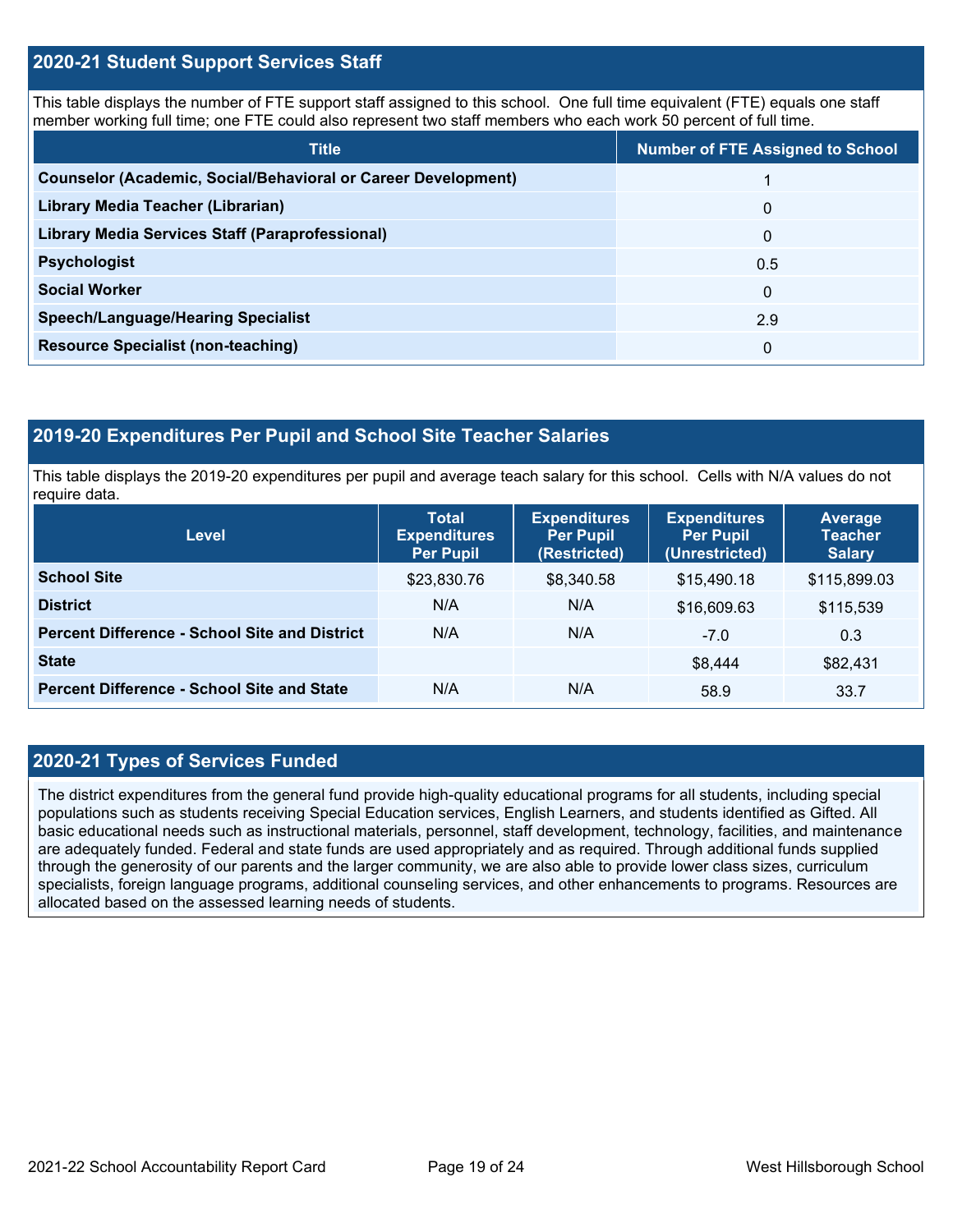#### **2019-20 Teacher and Administrative Salaries**

This table displays the 2019-20 Teacher and Administrative salaries. For detailed information on salaries, see the CDE Certification Salaries & Benefits web page at [http://www.cde.ca.gov/ds/fd/cs/.](http://www.cde.ca.gov/ds/fd/cs/)

| Category                                             | <b>District</b><br><b>Amount</b> | <b>State Average</b><br>for Districts<br>in Same Category |
|------------------------------------------------------|----------------------------------|-----------------------------------------------------------|
| <b>Beginning Teacher Salary</b>                      | \$64,691                         | \$51,450                                                  |
| <b>Mid-Range Teacher Salary</b>                      | \$108,839                        | \$80,263                                                  |
| <b>Highest Teacher Salary</b>                        | \$142,773                        | \$101,012                                                 |
| <b>Average Principal Salary (Elementary)</b>         | \$165,169                        | \$128,082                                                 |
| <b>Average Principal Salary (Middle)</b>             | \$192,166                        | \$132,453                                                 |
| <b>Average Principal Salary (High)</b>               | \$0                              | \$134,792                                                 |
| <b>Superintendent Salary</b>                         | \$249,600                        | \$197,968                                                 |
| <b>Percent of Budget for Teacher Salaries</b>        | 39%                              | 34%                                                       |
| <b>Percent of Budget for Administrative Salaries</b> | 8%                               | 6%                                                        |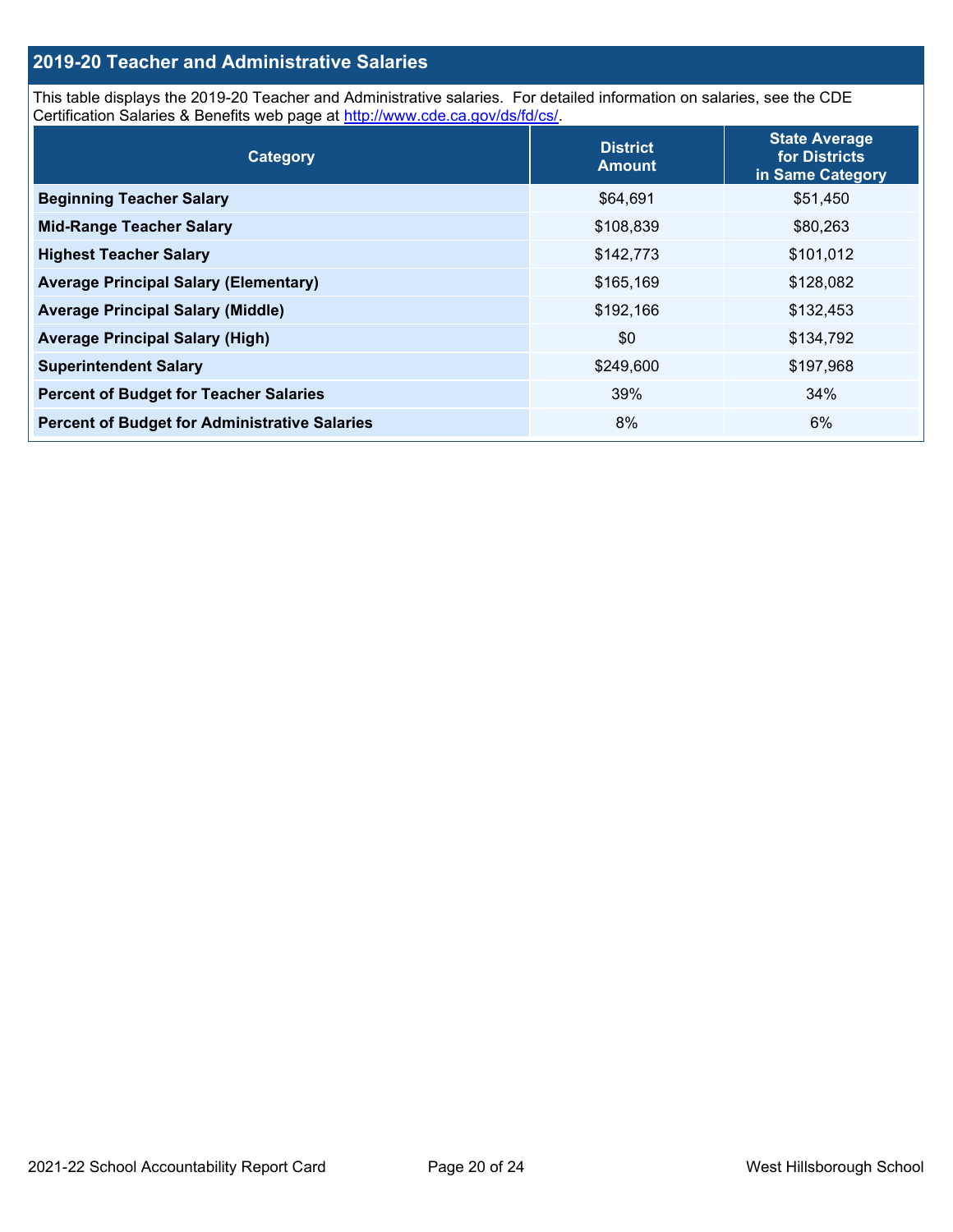#### District Overview:

Each year the district offers training to its new teachers before the start of school and continues with specific new teacher support for the first year. Participants in the BTSA (Beginning Teachers Support and Assessment) program receive support for two years through HCSD and the SMCOE. Generally, the district provides three full days of professional development for teachers each year (August, October, and March) and supports the continual professional growth of teachers through gradelevel and department-specific professional development throughout the year. Teachers participate in off-site professional development opportunities on a regular basis, and expert coaches and consultants work with teachers, on-site as well. The district encourages veteran teachers to continue professional growth through its HIP (Hillsborough Incentive Plan) Program and by providing support for teachers who wish to become Nationally Board Certified. Compliance training for certificated and classified staff, such as CPR/First Aid, is held as needed. Specialists are provided training relevant to their assignments and training occurs any time new standards or materials are adopted. Instructional minutes are added throughout the week to allow for early release Thursdays. Thursday afternoons are available for both school site and district staff development or collaborative workgroups. This is in addition to the weekly teacher, grade-level, and/or departmental collaborative time provided in the schedule. The administration and staff maintain a mutual support system, with close communication and strong cooperative planning. During the 2018-2019 and 2019-2020 school years, a Science Advisor role and a part-time Educational Services TOSA were being utilized to support curriculum implementation and student growth. During the 2021-2022 school year, two Instructional Coaches are being utilized to support individual teacher curriculum and instruction support and to provide a resource for district initiative and curriculum implementation.

#### District Specific:

During the 2019-2020 school year, the HCSD provided professional development to teachers in the areas of Reading/Language Arts, Mathematics, Science, and Multi-tiered System of Supports. Additional professional development was provided in March 2020 on the use of digital tools as the district shifted to Distance Learning in the wake of the COVID-19 pandemic. As needs arose, opportunities were provided to support the ongoing needs and growth of staff. During the 2020-2021 school year, the HCSD provided professional development on the use of digital tools, including those to support data and assessment, as the school year started in Distance Learning. Additionally, professional development in line with the District's Diversity, Equity, and Inclusion goal will be provided in Spring 2021 along with training and workshops on trauma and educator/student wellness. Professional Development connected to specific curricular areas and topic were provided to staff and will continue to be provided throughout the year as needs arise.

During the 2021-2022 school year, the HCSD provided professional development on supporting gifted students, a Multi-Tiered System of Support, Universal Design for Learning, mental health, and understanding gender identity. Additional professional development focused on particular curricular areas, teaching practices, and diversity, equity, and inclusion-related learning will be provided based on identified needs. Professional development around COVID-19 safety procedures is also provided as needed.

#### West School Specific:

At West School, we hold professional development as a priority and have strategies in place for communication and collaboration between and among colleagues to ensure success for all students. Collaborative times are provided within the week's schedules to allow opportunities to examine student work and assessment data to formulate differentiation strategies and coordinate curriculum. These collaborative opportunities are afforded as students work with specialists in music, physical education and library science. Professional development in foundational skills and Multi-Tiered Systems of Support will occur throughout the year. Thursday afternoons are relegated to cross-grade, multiple-grade, and vertical planning groupings wherein we will articulate best practices, share research-based strategies and plan to build alignment of our K-5 writing practices. In the 2021-2022 school year, West teachers have had access to expert coaches and Disctic Interventionists to fine tune instruction and provide differentiated learning opportunities for students.

This table displays the number of school days dedicated to staff development and continuous improvement.

| <b>Subject</b>                                                                  | 2019-20 2020-21 2021-22 |  |
|---------------------------------------------------------------------------------|-------------------------|--|
| Number of school days dedicated to Staff Development and Continuous Improvement |                         |  |

# **Hillsborough City School District 2020-21 Local Accountability Report Card (LARC) Addendum**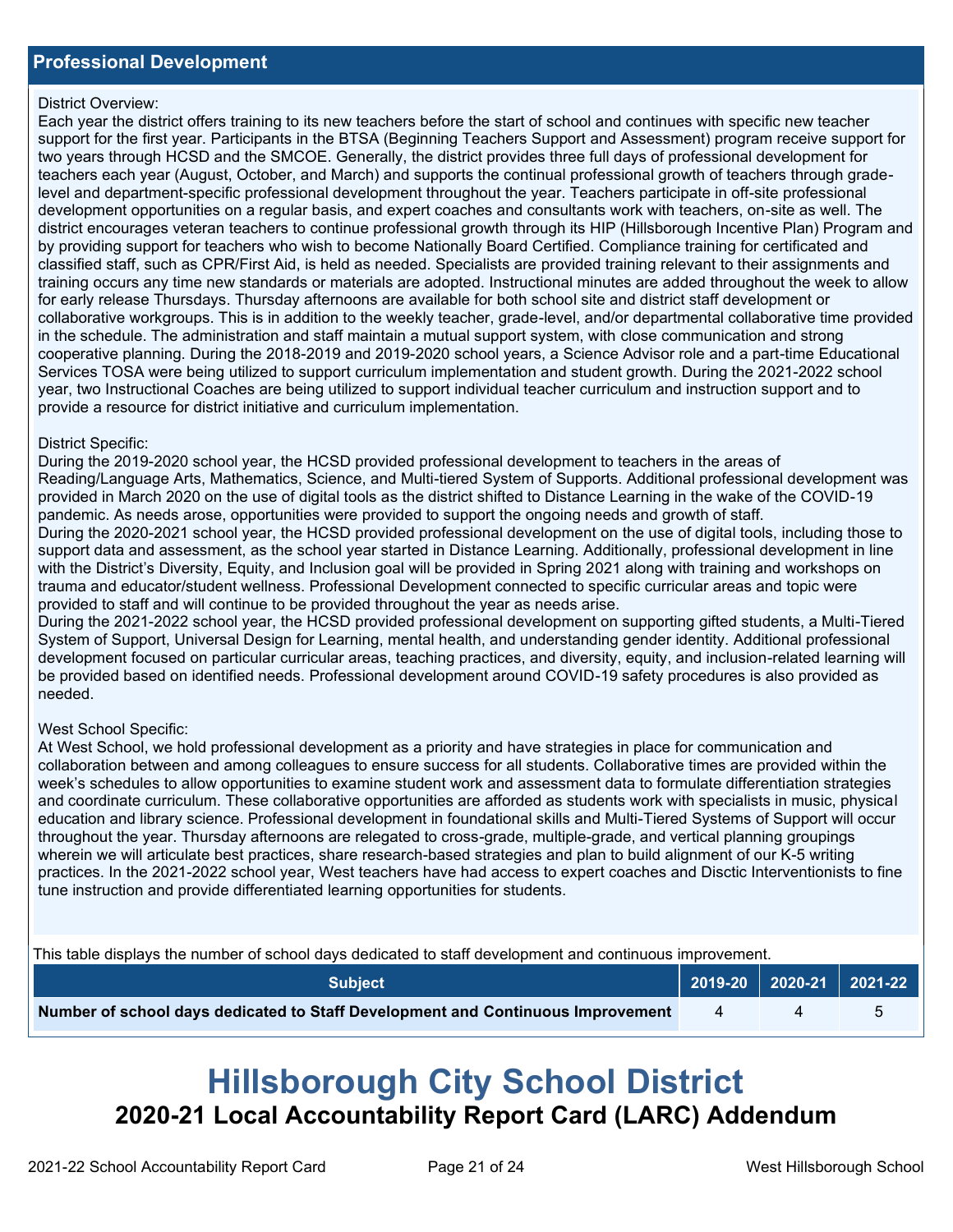## **Local Accountability Report Card (LARC) Addendum**

**2020-21 Local Accountability Report Card (LARC) Addendum Overview**



On July 14, 2021, the California State Board of Education (SBE) determined that the California Department of Education (CDE) will use the SARC as the mechanism to conduct a one-time data collection of the LEA-level aggregate test results of all school's local assessments administered during the 2020–2021 school year in order to meet the federal Every Students Succeeds Act (ESSA) reporting requirement for the Local Educational Agency Accountability Report Cards (LARCs).

Each local educational agency (LEA) is responsible for preparing and posting their annual LARC in accordance with the federal ESSA. As a courtesy, the CDE prepares and posts the LARCs on behalf of all LEAs.

Only for the 2020–2021 school year and the 2020–2021 LARCs, LEAs are required to report their aggregate local assessments test results at the LEA-level to the CDE by populating the tables below via the SARC. These data will be used to meet the LEAs' federal requirement for their LARCs. Note that it is the responsibility of the school and LEA to ensure that all student privacy and suppression rules are in place when reporting data in Tables 3 and 4 in the Addendum, as applicable.

The tables below are not part of the SBE approved 2020–2021 SARC template but rather are the mechanism by which these required data will be collected from LEAs.

For purposes of the LARC and the following tables, an LEA is defined as a school district, a county office of education, or a direct funded charter school.

| 2021-22 District Contact Information |                                   |  |  |
|--------------------------------------|-----------------------------------|--|--|
| <b>District Name</b>                 | Hillsborough City School District |  |  |
| <b>Phone Number</b>                  | (650) 342-5193                    |  |  |
| Superintendent                       | Louann Carlomagno                 |  |  |
| <b>Email Address</b>                 | lcarlomagno@hcsdk8.org            |  |  |
| <b>District Website Address</b>      | www.hcsdk8.org                    |  |  |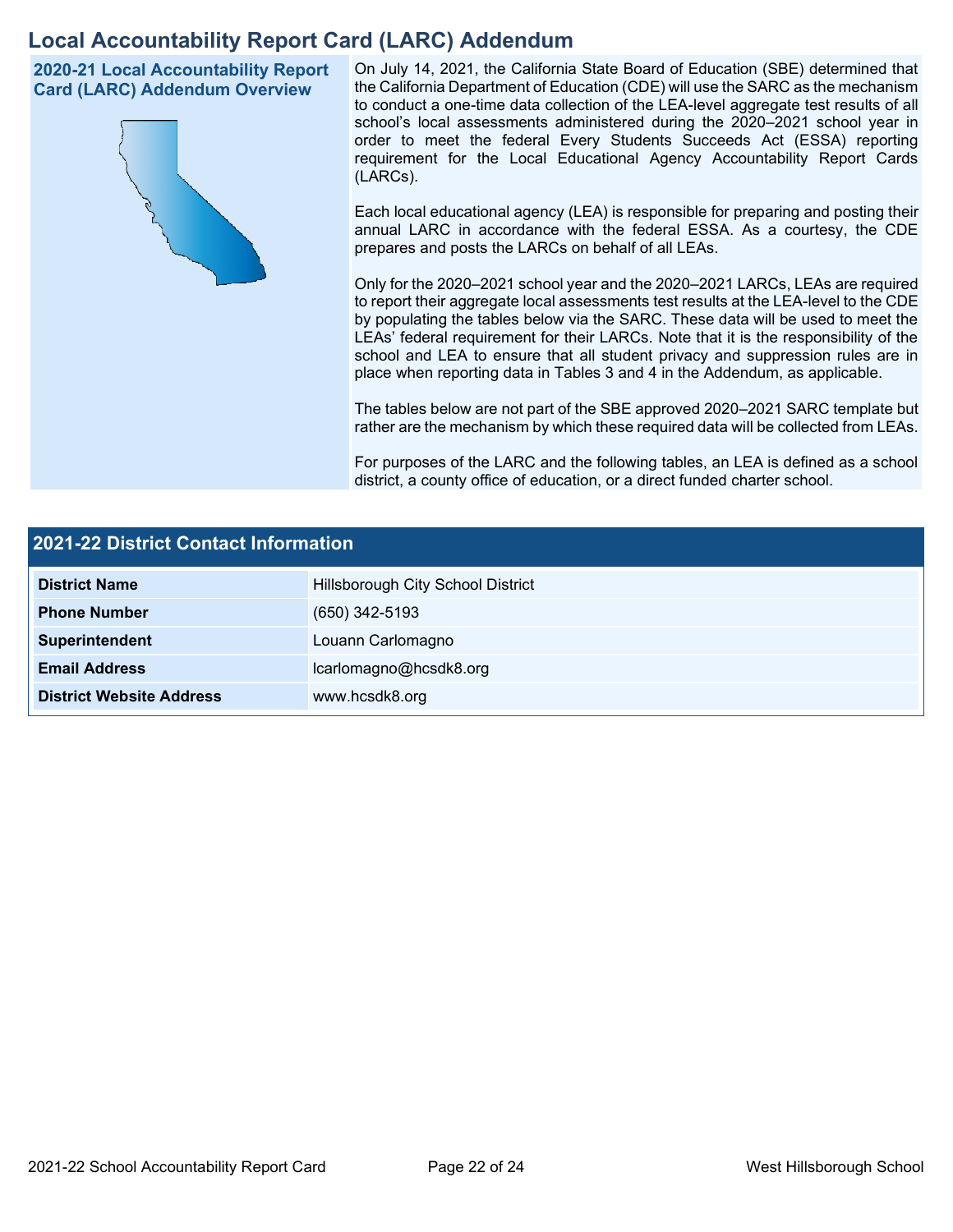### **2020-21 CAASPP Test Results in ELA by Student Group**

This table displays CAASPP test results in ELA by student group for students grades three through eight and grade eleven taking and completing a state-administered assessment. The CDE will populate this table for schools in cases where the school administered the CAASPP assessment. In cases where the school administered a local assessment instead of CAASPP, the CDE will populate this table with "NT" values, meaning this school did not test students using the CAASPP. See the local assessment(s) table for more information.

| <b>CAASPP</b><br><b>Student Groups</b>               | <b>CAASPP</b><br><b>Total</b><br><b>Enrollment</b> | <b>CAASPP</b><br><b>Number</b><br><b>Tested</b> | <b>CAASPP</b><br><b>Percent</b><br><b>Tested</b> | <b>CAASPP</b><br><b>Percent</b><br><b>Not Tested</b> | <b>CAASPP</b><br><b>Percent</b><br><b>Met or</b><br><b>Exceeded</b> |
|------------------------------------------------------|----------------------------------------------------|-------------------------------------------------|--------------------------------------------------|------------------------------------------------------|---------------------------------------------------------------------|
| <b>All Students</b>                                  | 899                                                | 870                                             | 96.77                                            | 3.23                                                 | 82.18                                                               |
| <b>Female</b>                                        | 400                                                | 385                                             | 96.25                                            | 3.75                                                 | 86.23                                                               |
| <b>Male</b>                                          | 499                                                | 485                                             | 97.19                                            | 2.81                                                 | 78.97                                                               |
| American Indian or Alaska Native                     | $\mathbf 0$                                        | $\pmb{0}$                                       | $\pmb{0}$                                        | 0                                                    | $\pmb{0}$                                                           |
| <b>Asian</b>                                         | 263                                                | 257                                             | 97.72                                            | 2.28                                                 | 85.99                                                               |
| <b>Black or African American</b>                     |                                                    | --                                              | --                                               | --                                                   | $\overline{\phantom{a}}$                                            |
| <b>Filipino</b>                                      |                                                    | --                                              |                                                  |                                                      |                                                                     |
| <b>Hispanic or Latino</b>                            | 35                                                 | 35                                              | 100.00                                           | 0.00                                                 | 80.00                                                               |
| Native Hawaiian or Pacific Islander                  | --                                                 | --                                              | --                                               | --                                                   | $\overline{\phantom{a}}$                                            |
| <b>Two or More Races</b>                             | 117                                                | 112                                             | 95.73                                            | 4.27                                                 | 81.25                                                               |
| <b>White</b>                                         | 475                                                | 458                                             | 96.42                                            | 3.58                                                 | 80.79                                                               |
| <b>English Learners</b>                              | --                                                 | --                                              | --                                               | --                                                   | --                                                                  |
| <b>Foster Youth</b>                                  | --                                                 | $\qquad \qquad -$                               | --                                               | --                                                   | --                                                                  |
| <b>Homeless</b>                                      | $\mathbf{0}$                                       | $\mathbf 0$                                     | $\mathbf 0$                                      | $\Omega$                                             | $\mathbf 0$                                                         |
| <b>Military</b>                                      | $\mathbf{0}$                                       | $\mathbf 0$                                     | $\mathbf 0$                                      | 0                                                    | $\mathbf 0$                                                         |
| <b>Socioeconomically Disadvantaged</b>               | $\overline{\phantom{m}}$                           | --                                              | --                                               | --                                                   | --                                                                  |
| <b>Students Receiving Migrant Education Services</b> | $\mathbf{0}$                                       | 0                                               | $\mathbf 0$                                      | $\mathbf{0}$                                         | 0                                                                   |
| <b>Students with Disabilities</b>                    | 140                                                | 122                                             | 87.14                                            | 12.86                                                | 45.08                                                               |